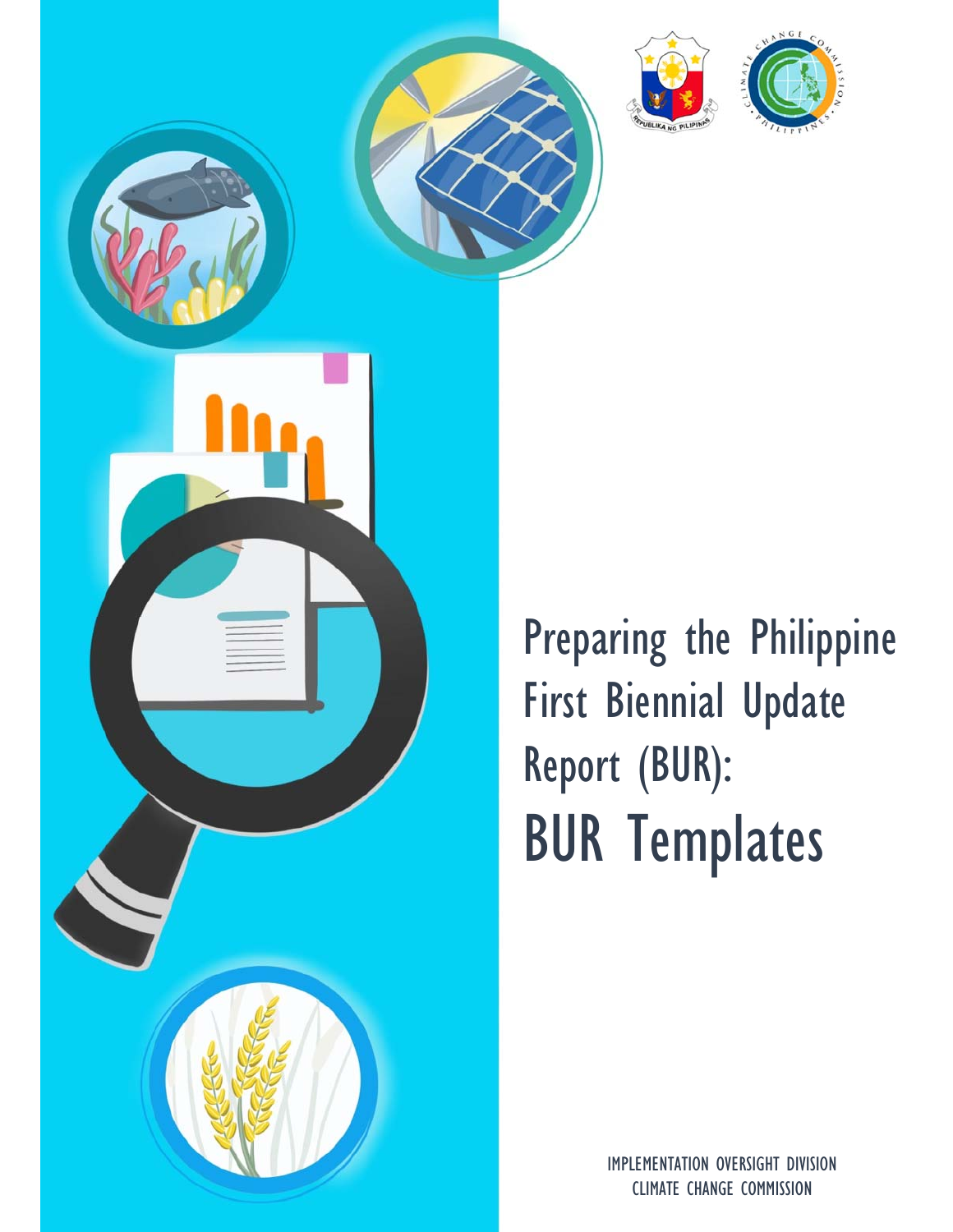Republic of the Philippines

Manila, Philippines

This document serves as the template to guide the BUR Secretariat and the participating agencies and organizations in the preparation of the BUR

# **Core Writing Team**

Sandee Recabar, Mary Martha Merilo, Joe Mari Francisco, Aimee Evangelista, Francisco Dacumos III, Richard Palma, Jokkaz Latigar

#### **Technical Support**

Ailen Lei Mangulabnan, Alona Arreza, Diane Pascua, Bona Paola Castelo, Mylene Claudio, Maricar Palaña



**Implementation Oversight Division Climate Change Office Climate Change Commission Email:** iod@climate.gov.ph  **Telefax: (+63-2) 8254-7056**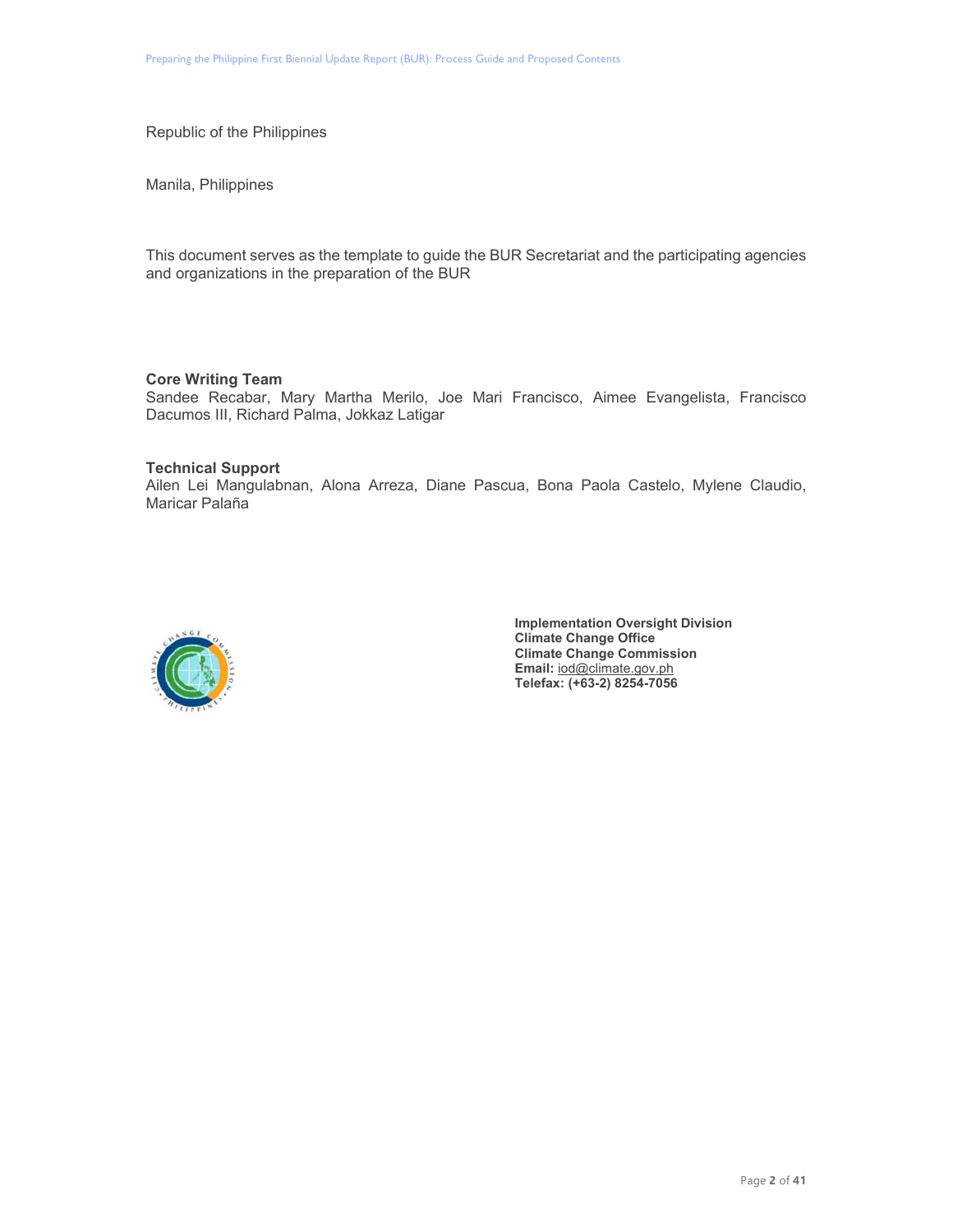# CONTACT INFORMATION

| <b>National Focal Point</b> | <b>Climate Change Commission</b><br><b>Secretary Emmanuel M. De Guzman</b><br>Vice chairperson and Executive Director<br>Malacañang Compound<br>San Miguel, Manila, Philippines |
|-----------------------------|---------------------------------------------------------------------------------------------------------------------------------------------------------------------------------|
| <b>BUR Secretariat</b>      | Ms. Sandee G. Recabar<br><b>Implementation Oversight Division</b><br>iod@climate.gov.ph                                                                                         |
| Website                     | https://climate.gov.ph/<br>https://niccdies.climate.gov.ph/                                                                                                                     |

# **Suggested citation:**

Philippine Climate Change Commission. (2022). *First Biennial Update Report to the United Nations Framework Convention on Climate Change*. Manila, Philippines.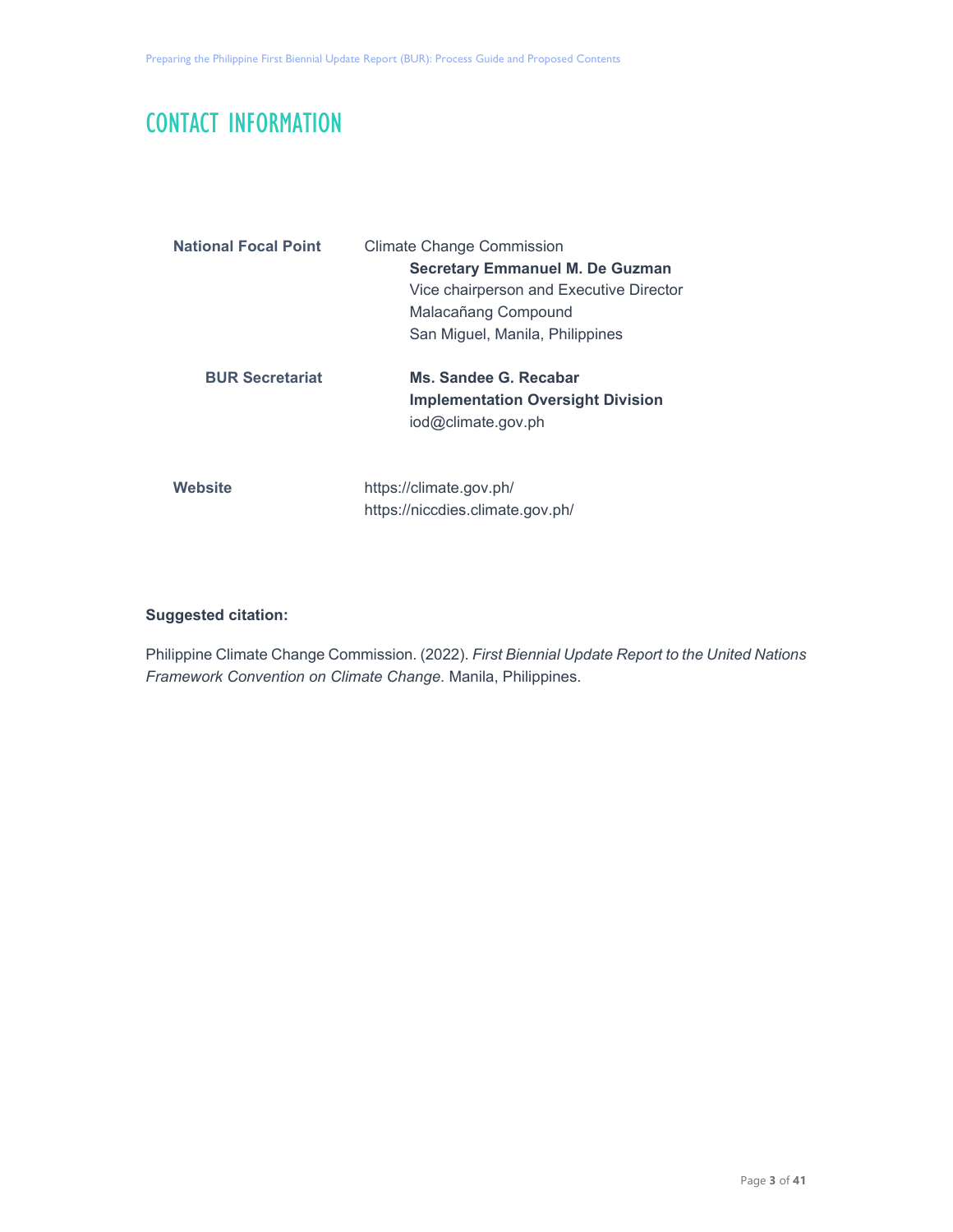# BUR PREPARATION TEAM

# **CLIMATE CHANGE COMMISSION**

Lead Coordinating Agency

## **SANDEE RECABAR**

Overall Technical Coordinator

| <b>MARY MARTHA</b><br><b>MERILO</b> | <b>JOE MARI</b><br><b>FRANCISCO</b> | <b>AIMEE</b><br><b>EVANGELISTA</b><br><b>Chapter Coordinators</b> | <b>RICHARD</b><br><b>PALMA</b> | <b>FRANCISCO</b><br><b>DACUMOS III</b>           |
|-------------------------------------|-------------------------------------|-------------------------------------------------------------------|--------------------------------|--------------------------------------------------|
| <b>ALONA ARREZA</b>                 | Administrative Support              | AILEEN LEI MANGULABNAN DIANE PASCUA                               |                                | <b>BONA CASTELO</b><br><b>IT Systems Support</b> |
| <b>NAME</b><br><b>NAME</b>          | <b>NAME</b><br><b>NAME</b>          |                                                                   | <b>NAME</b><br><b>NAME</b>     | <b>NAME</b><br><b>NAME</b>                       |
|                                     |                                     | <b>Technical Support</b>                                          |                                |                                                  |
|                                     |                                     |                                                                   |                                |                                                  |
| <b>NAME</b>                         | <b>NAME</b>                         |                                                                   | <b>NAME</b>                    | <b>NAME</b>                                      |
| <b>NAME</b>                         | <b>NAME</b>                         |                                                                   | <b>NAME</b>                    | <b>NAME</b>                                      |
|                                     |                                     | Knowledge Management & Communications Support                     |                                |                                                  |
|                                     |                                     | <b>NAME</b><br><b>NAME</b><br>Senior Technical Advisors           |                                |                                                  |

| <b>NAME</b> | <b>NAME</b>                         | <b>NAME</b> |
|-------------|-------------------------------------|-------------|
| <b>NAME</b> | <b>NAME</b>                         | <b>NAME</b> |
| <b>NAME</b> | <b>NAME</b>                         | <b>NAME</b> |
| <b>NAME</b> | <b>NAME</b>                         | <b>NAME</b> |
|             | National Panel of Technical Experts |             |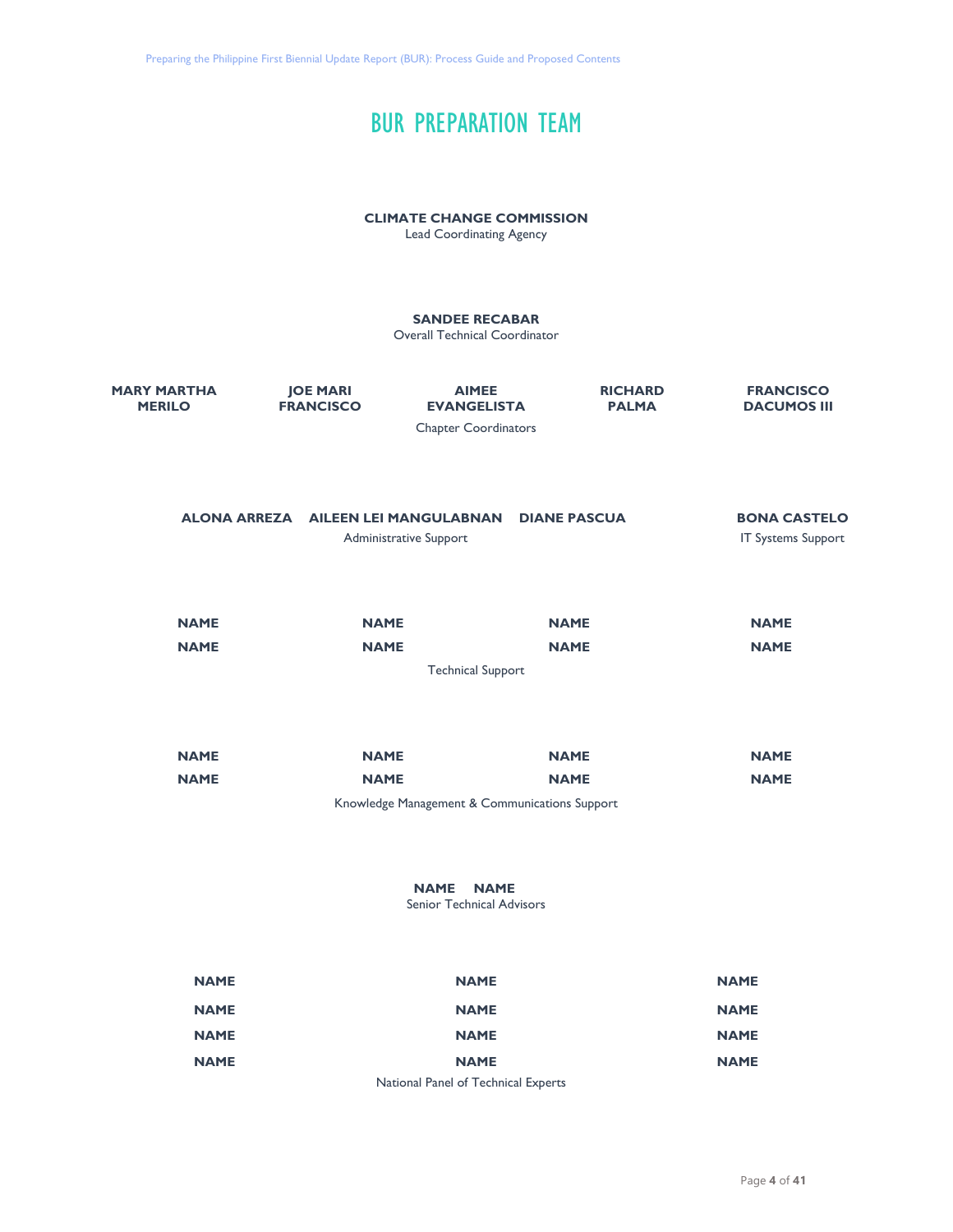#### **CHAPTER 1 – NATIONAL CIRCUMSTANCES**

**Coordinating Lead Authors: Contributing Authors and Reviewers:** 

**Expert Reviewers:**

#### **CHAPTER 2 – INSTITUTIONAL ARRANGEMENTS**

**Coordinating Lead Authorss: Contributing Authors and Reviewers:** 

**Expert Reviewers:**

#### **CHAPTER 3 – NATIONAL GHG INVENTORY**

**Coordinating Lead Authors:** Sandee Recabar, Aimee Evangelista, Richard Palma (Climate Change Commission) **Contributing Authors and Reviewers:** Agriculture: Virginia Bathan, Faith Lea Cabrera, Mylene Evangelista (Philippine Statistics Authority), Dir. Alicia Ilaga, Saturnina Halos Ph.D., Perla Baltazar, Maria Jannell Feliz Magnaye (Department of Agriculture); Waste and IPPU: Albert Magalang, Ma. Gerarda Merilo, Jay Abad, Liz Silva, (Department of Environment and Natural Resources); Transport: Asec. Maria Sheilah G. Napalang Ph.D., Sandy Gaspay, Cesar Anthony Aben, Jayrill Condeza, Jenalyn Pascua, Ruth Montes, Evangeline Nova (Department of Transportation); Forestry and Other Land Use: Ray Thomas Kabigting, Alejandrino Sibucao, Lars Aggabao (Department of Environment and Natural Resources); Energy: Hershey dela Cruz, Letty Abella, Caroline Quitaleg, Angelou Balba-Austria, Karlo Louise Matias, Mayette Quejada (Department of Energy)

**Expert Reviewers:**

#### **CHAPTER 4 – MITIGATION ACTIONS &THEIR EFFECTS**

**Coordinating Lead Authors: Contributing Authors and Reviewers:** 

**Expert Reviewers:**

#### **CHAPTER 5 – SUPPORT NEEDED & RECEIVED**

**Coordinating Lead Authors: Contributing Authors and Reviewers:** 

**Expert Reviewers:**

#### **CHAPTER 6 – SUPPORT RECEIVED FOR BUR PREPARATION**

**Coordinating Lead Authors: Contributing Authors and Reviewers:** 

**Expert Reviewers:**

#### **CHAPTER 7 – DOMESTIC MRV SYSTEM**

**Coordinating Lead Authors: Contributing Authors and Reviewers:** 

**Expert Reviewers:**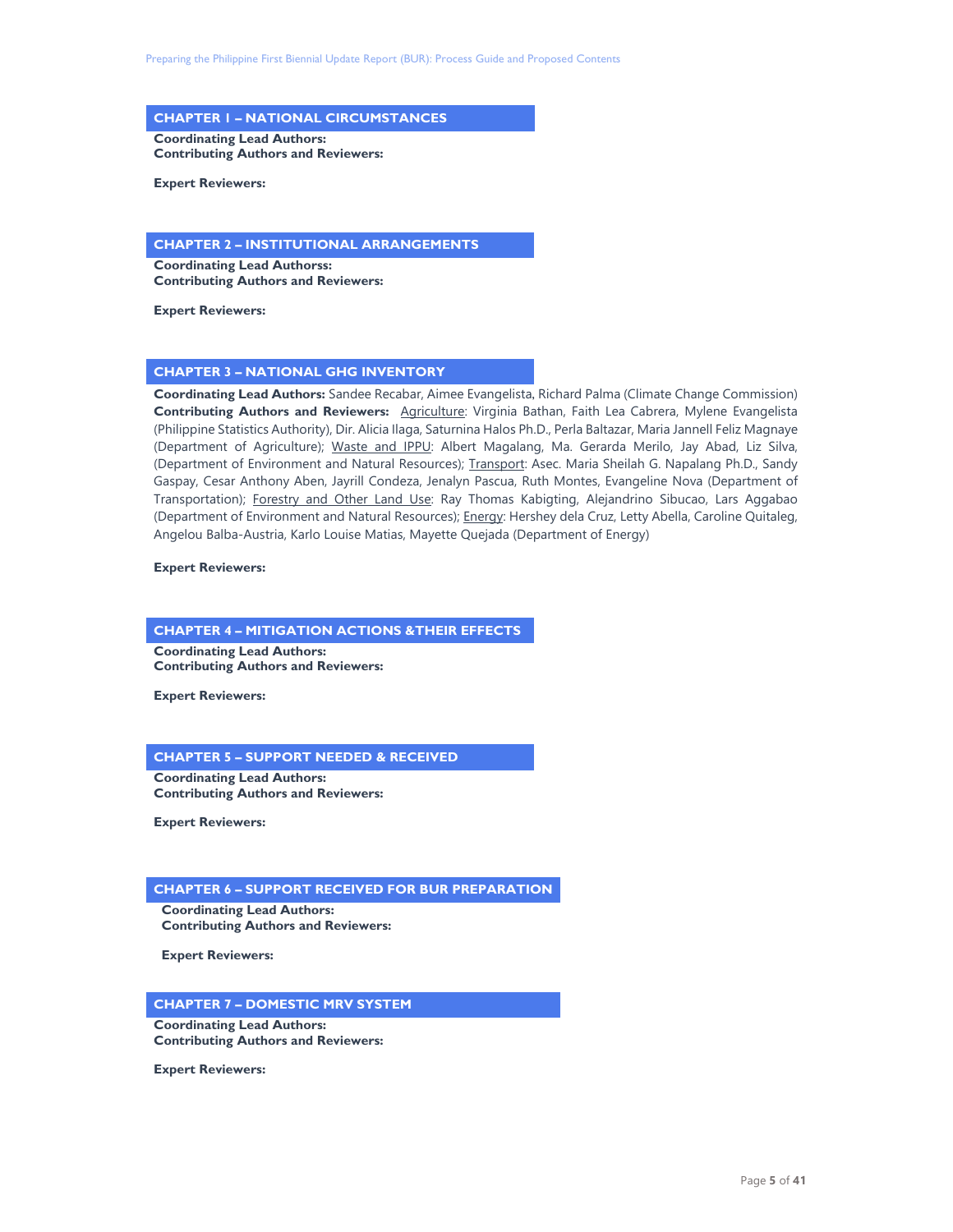# **CONTENTS**

| 1.1. |  |
|------|--|
| 1.2. |  |
| 1.3. |  |
| 1.4. |  |
| 1.5. |  |
| 1.6. |  |
|      |  |
| 2.1. |  |
| 2.2. |  |
|      |  |
| 3.1. |  |
| 3.2. |  |
| 3.3. |  |
| 3.4. |  |
|      |  |
| 4.1. |  |
| 4.2. |  |
| 4.3. |  |
| 4.4. |  |
|      |  |
| 5.1. |  |
| 5.2. |  |
| 5.3. |  |
| 5.4. |  |
|      |  |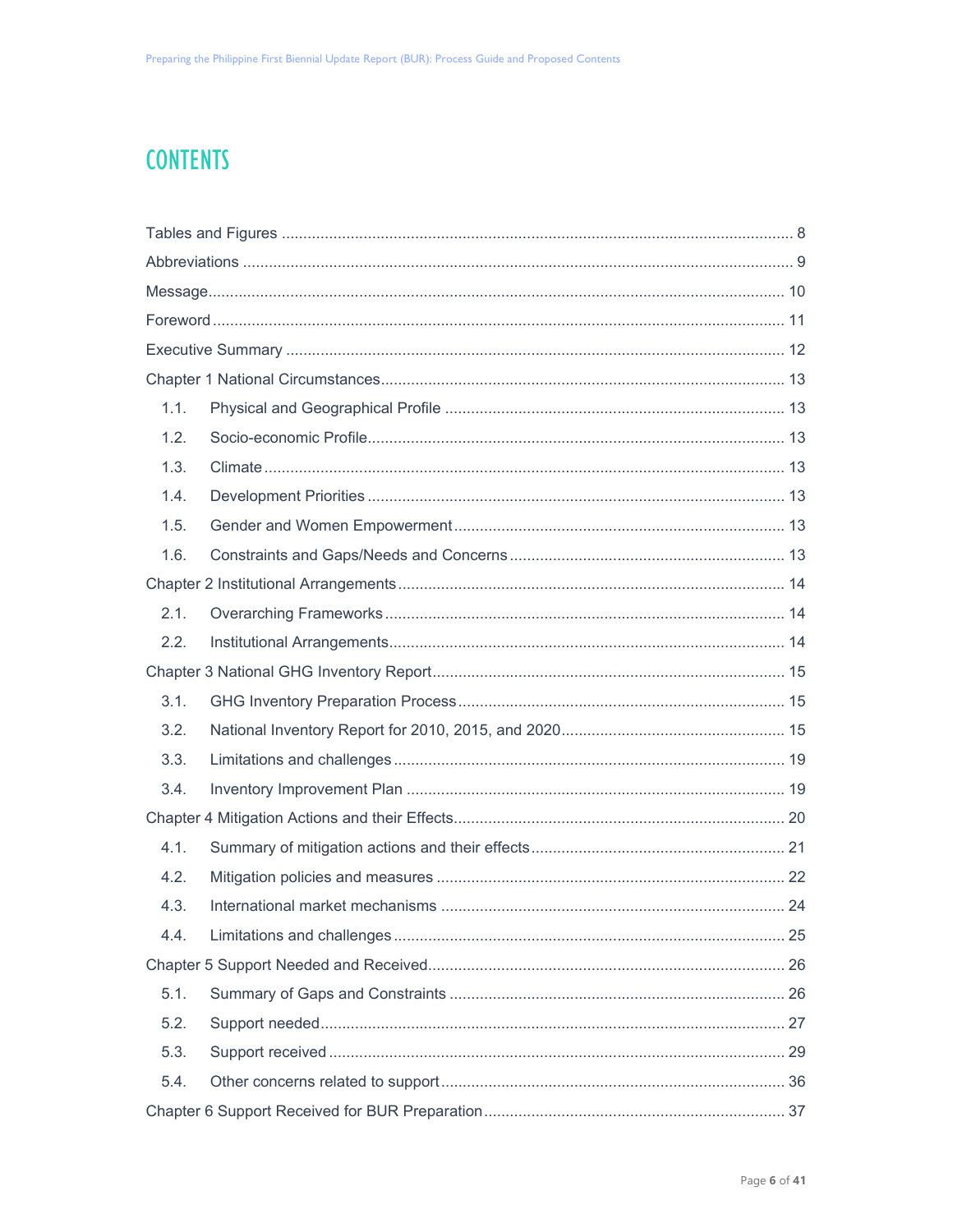| 6.2. | Strengths and limitations on support for national report preparation  39 |  |
|------|--------------------------------------------------------------------------|--|
|      |                                                                          |  |
|      |                                                                          |  |
|      |                                                                          |  |
|      |                                                                          |  |
|      |                                                                          |  |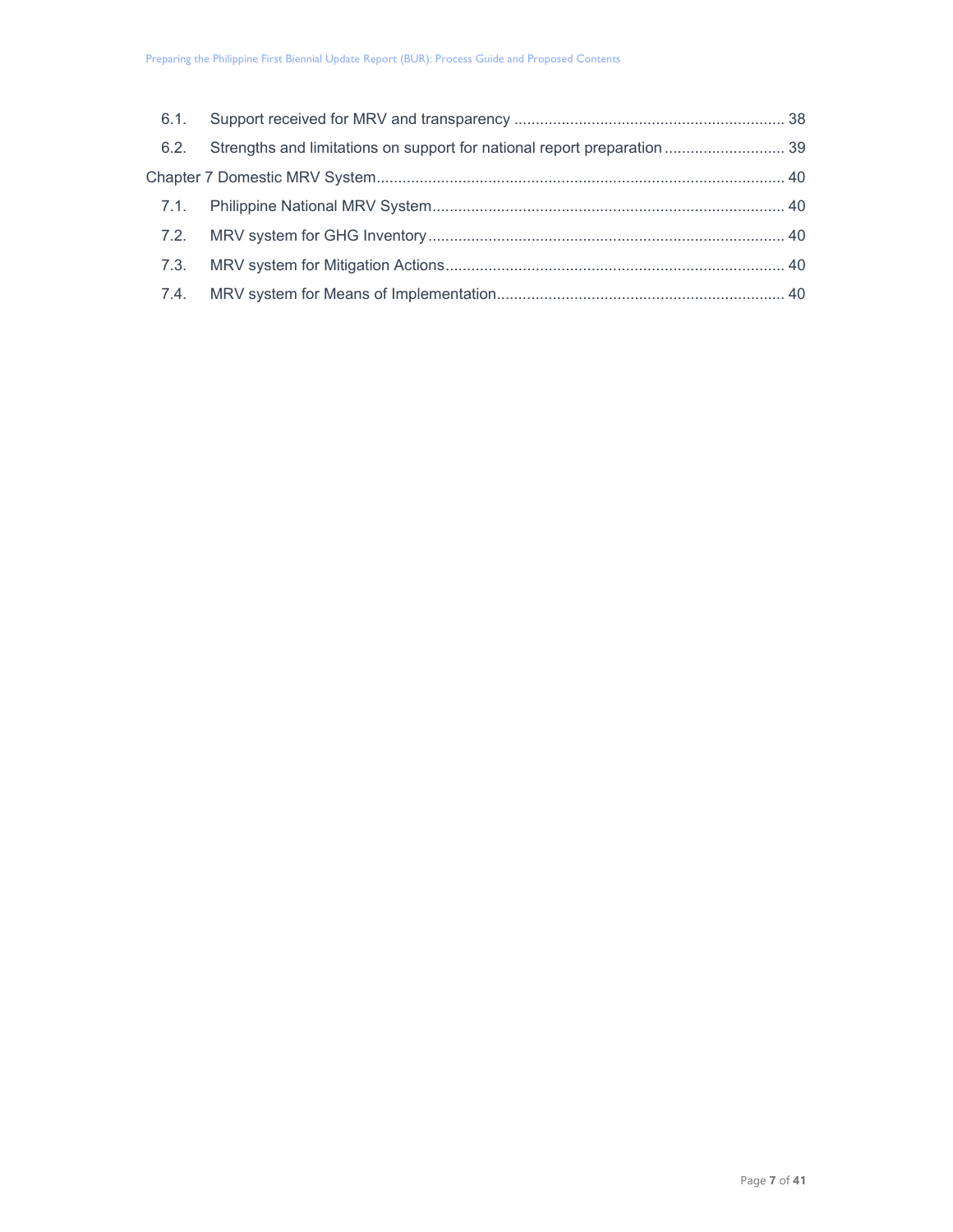# TABLES AND FIGURES

| Table 1 National greenhouse gas inventory of anthropogenic emissions by sources and removals by sinks of all        |
|---------------------------------------------------------------------------------------------------------------------|
| greenhouse gases not controlled by the Montreal Protocol and greenhouse gas precursors 16                           |
| Table 2 National greenhouse gas inventory of anthropogenic emissions of HFCs, PFCs and SF6 18                       |
|                                                                                                                     |
|                                                                                                                     |
|                                                                                                                     |
|                                                                                                                     |
|                                                                                                                     |
|                                                                                                                     |
|                                                                                                                     |
|                                                                                                                     |
| 32. Table 11 Summary of support received from multilateral financial institutions and regional development banks 32 |
|                                                                                                                     |
|                                                                                                                     |
|                                                                                                                     |
|                                                                                                                     |

# **No table of figures entries found.**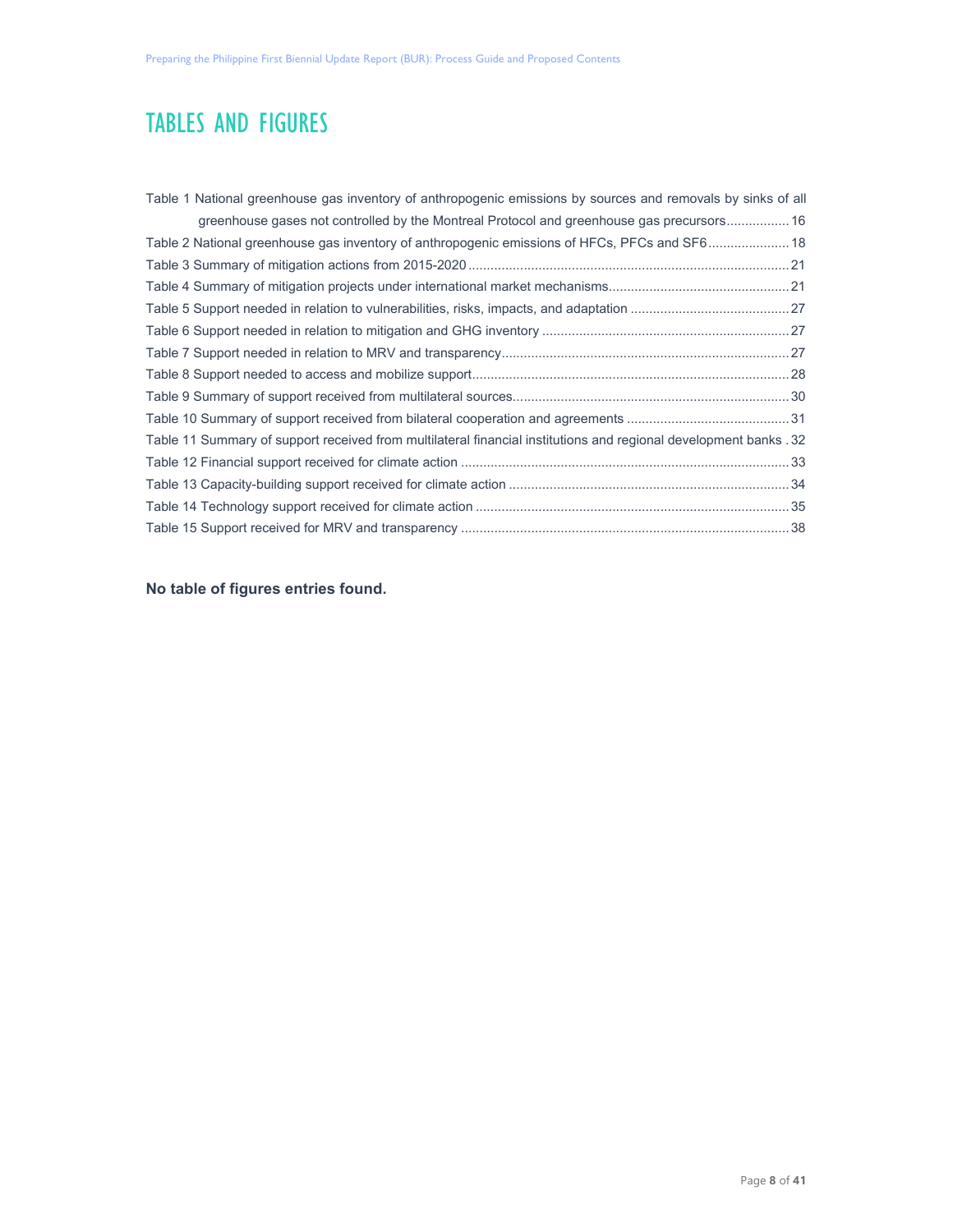# ABBREVIATIONS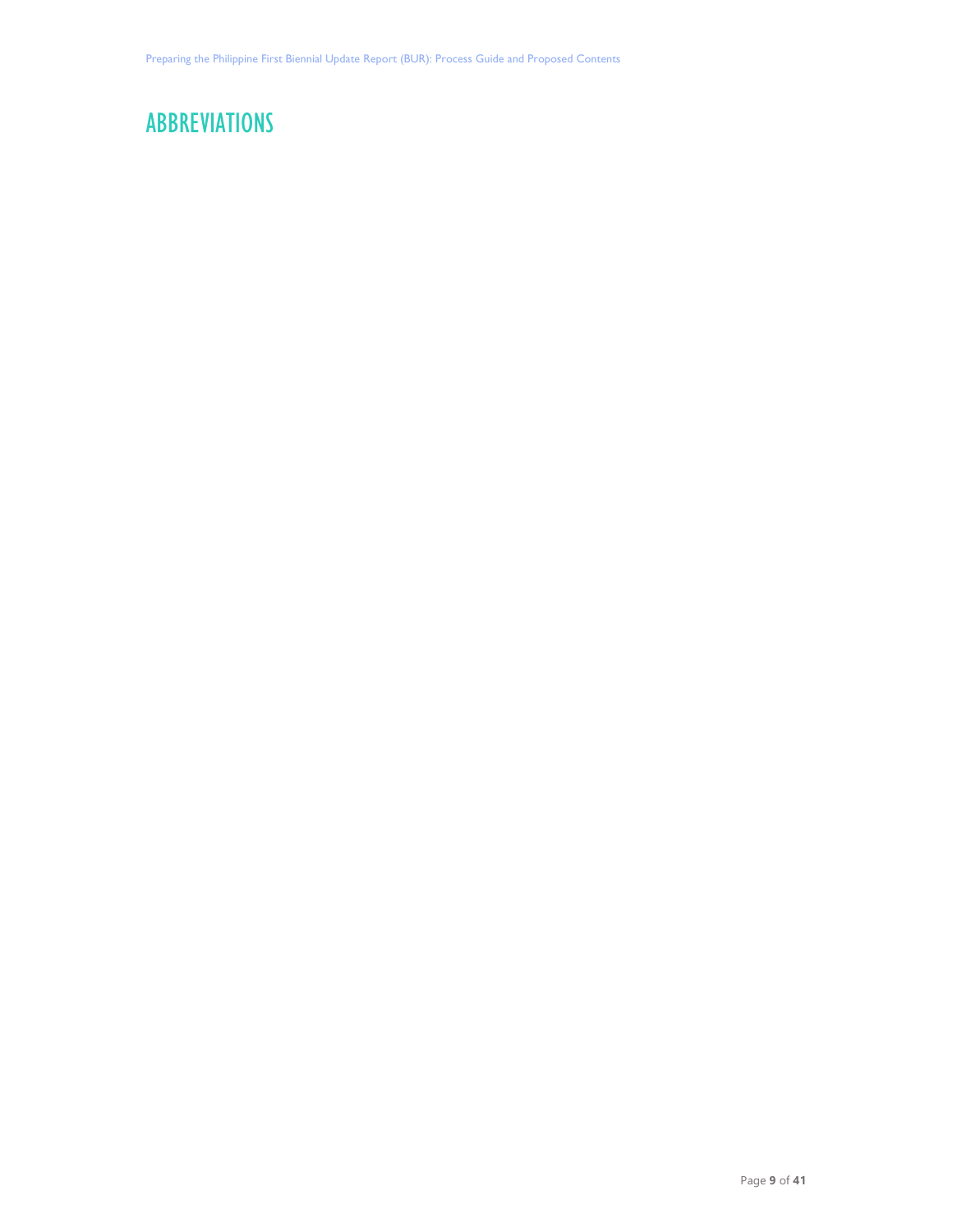# **MESSAGE**

Nullam vulputate nibh ut sem accumsan egestas. Sed eget ultricies erat. Nullam bibendum magna et ante commodo, id gravida risus volutpat. Sed congue elementum eros. Aenean mattis lorem sed ex lacinia lobortis. Praesent pharetra nunc sed aliquam pharetra. Suspendisse vel leo at odio varius varius nec a tellus. Mauris aliquet ac felis vel interdum. Donec vel risus dignissim, lobortis leo nec, tristique libero. Cras in lorem id dolor accumsan pellentesque sed a diam. Nullam viverra nisi id quam imperdiet auctor sed nec augue. Nulla a dui eu turpis luctus aliquet at blandit tortor. Nullam posuere nulla ligula, quis ultricies mi congue non. Duis sed nulla id odio mollis laoreet.

Curabitur fringilla ullamcorper auctor. Mauris nec leo lorem. In nisi risus, rutrum at eleifend vel, pulvinar eget nulla. Vivamus vitae velit quis turpis condimentum imperdiet. Interdum et malesuada fames ac ante ipsum primis in faucibus. Praesent sed posuere arcu. Nunc placerat mauris vel quam luctus ornare. Cras vitae lacus et quam pharetra tincidunt tincidunt eget lectus. Ut non egestas ligula. Donec id malesuada odio. Duis maximus libero nec nibh egestas hendrerit. In arcu elit, volutpat sed enim at, pretium cursus ex. Aenean efficitur consequat turpis quis feugiat. Donec et tellus in dui auctor dignissim non non sapien.

President of the Philippines

December 2022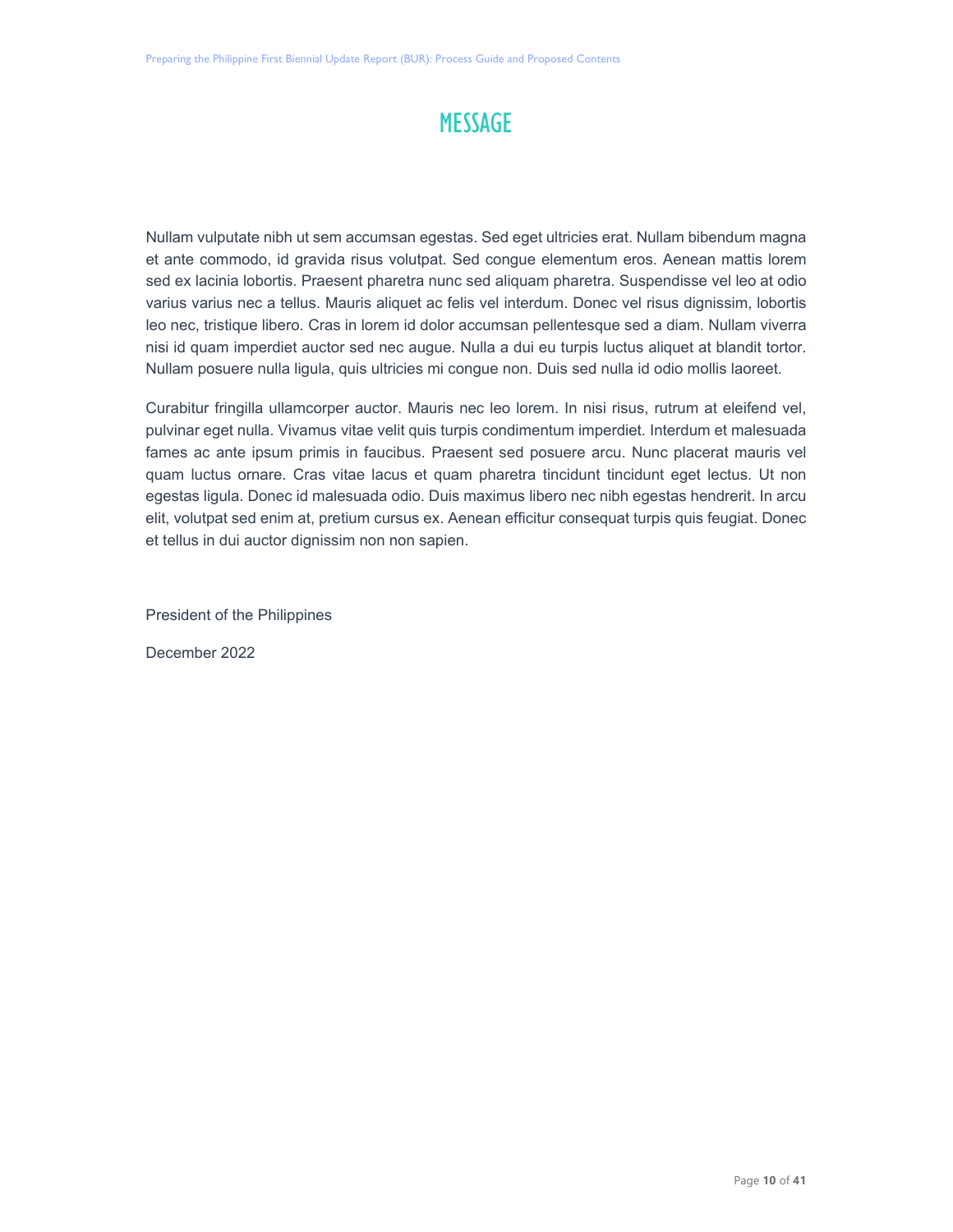# FOREWORD

Proin interdum pretium libero, ac condimentum diam pellentesque quis. Morbi fringilla congue semper. Nam laoreet, metus ac faucibus elementum, neque ante luctus erat, non tempus urna mauris sollicitudin nulla. Curabitur dignissim risus nec nulla laoreet cursus. Aliquam pulvinar massa nulla, sit amet tempus est laoreet non. Vestibulum mattis felis in dui pulvinar accumsan. Integer elementum eros ac faucibus malesuada. Quisque malesuada eget justo mollis lacinia. Etiam eget lorem orci. Vestibulum ante ipsum primis in faucibus orci luctus et ultrices posuere cubilia curae; Nunc nunc lacus, posuere ac ligula sed, posuere viverra sapien. Fusce tortor nulla, efficitur a finibus at, luctus non ex. Vivamus iaculis, lorem at tincidunt tempus, metus magna sagittis orci, vel lobortis neque magna in quam. Aliquam rhoncus risus ac convallis pretium. Phasellus consequat turpis et venenatis dignissim. Proin faucibus ex lectus, eget vestibulum ipsum posuere sed.

Nulla facilisi. Lorem ipsum dolor sit amet, consectetur adipiscing elit. Donec ut tempus libero, nec aliquet erat. Interdum et malesuada fames ac ante ipsum primis in faucibus. Duis fringilla ornare purus, ac molestie velit porttitor at. Suspendisse nec urna sem. Mauris eleifend neque at urna euismod eleifend. Aenean luctus dui eget mattis efficitur. Mauris suscipit cursus sagittis. Nullam fringilla rhoncus purus, ut tincidunt ante luctus at.

Proin interdum pretium libero, ac condimentum diam pellentesque quis. Morbi fringilla congue semper. Nam laoreet, metus ac faucibus elementum, neque ante luctus erat, non tempus urna mauris sollicitudin nulla. Curabitur dignissim risus nec nulla laoreet cursus. Aliquam pulvinar massa nulla, sit amet tempus est laoreet non. Vestibulum mattis felis in dui pulvinar accumsan. Integer elementum eros ac faucibus malesuada. Quisque malesuada eget justo mollis lacinia. Etiam eget lorem orci. Vestibulum ante ipsum primis in faucibus orci luctus et ultrices posuere cubilia curae; Nunc nunc lacus, posuere ac ligula sed, posuere viverra sapien. Fusce tortor nulla, efficitur a finibus at, luctus non ex. Vivamus iaculis, lorem at tincidunt tempus, metus magna sagittis orci, vel lobortis neque magna in quam. Aliquam rhoncus risus ac convallis pretium. Phasellus consequat turpis et venenatis dignissim. Proin faucibus ex lectus, eget vestibulum ipsum posuere sed.

Nulla facilisi. Lorem ipsum dolor sit amet, consectetur adipiscing elit. Donec ut tempus libero, nec aliquet erat. Interdum et malesuada fames ac ante ipsum primis in faucibus. Duis fringilla ornare purus, ac molestie velit porttitor at. Suspendisse nec urna sem. Mauris eleifend neque at urna euismod eleifend. Aenean luctus dui eget mattis efficitur. Mauris suscipit cursus sagittis. Nullam fringilla rhoncus purus, ut tincidunt ante luctus at.

Nulla vel accumsan ligula. Mauris dictum suscipit nulla in semper. Nullam mattis leo ac enim molestie sollicitudin. Vestibulum faucibus, orci non imperdiet viverra, elit massa faucibus odio, nec sollicitudin arcu risus eget neque. Integer ultricies justo risus, sed egestas eros hendrerit id. In tempor purus vitae nisl feugiat, vitae malesuada massa tincidunt. Nam vel nibh vel eros dapibus lacinia.

Vice-Chairperson and Executive Director Climate Change Commission

December 2022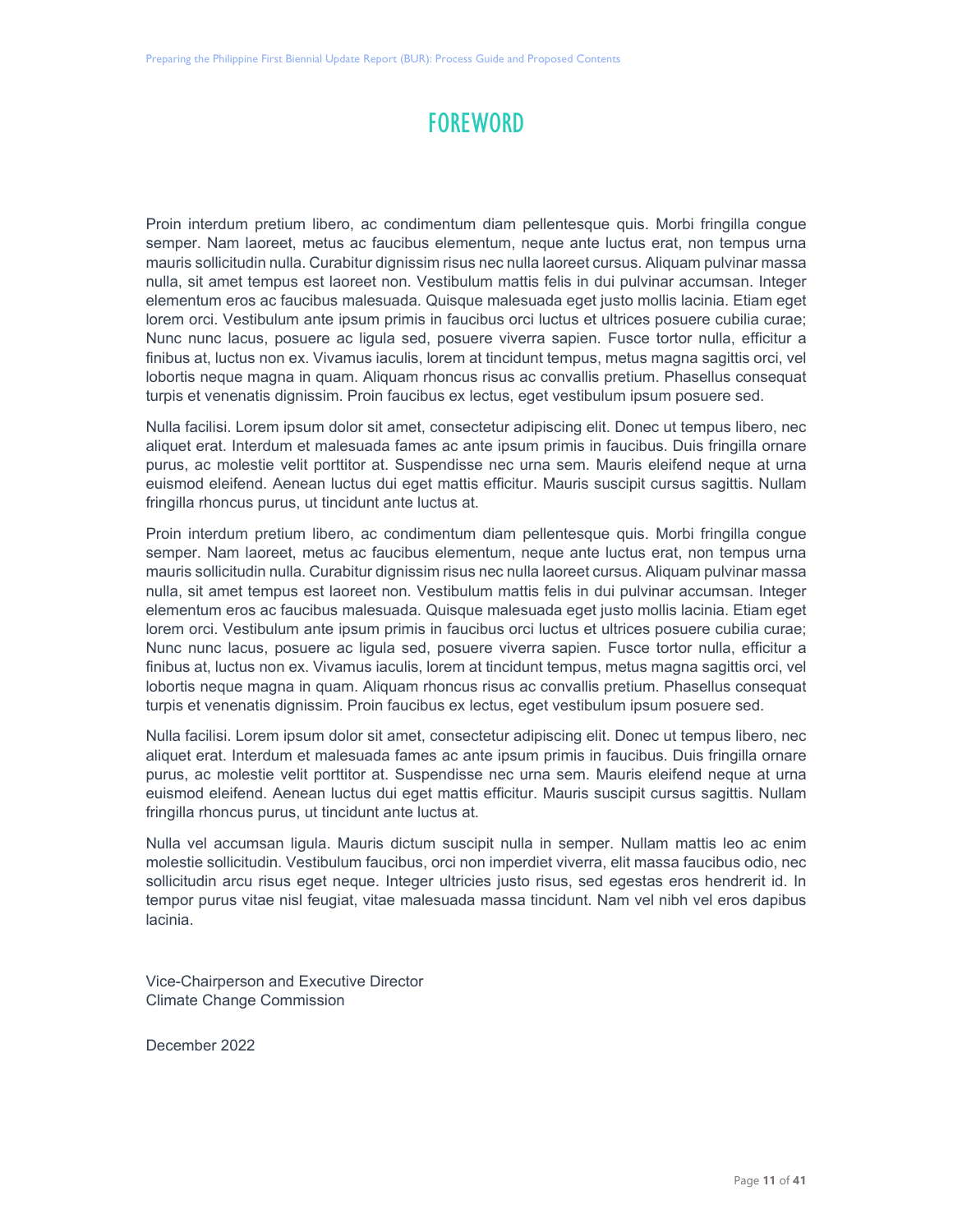# EXECUTIVE SUMMARY

Nulla vel accumsan ligula. Mauris dictum suscipit nulla in semper. Nullam mattis leo ac enim molestie sollicitudin. Vestibulum faucibus, orci non imperdiet viverra, elit massa faucibus odio, nec sollicitudin arcu risus eget neque. Integer ultricies justo risus, sed egestas eros hendrerit id. In tempor purus vitae nisl feugiat, vitae malesuada massa tincidunt. Nam vel nibh vel eros dapibus lacinia.

Pellentesque id imperdiet arcu, vitae imperdiet urna. Integer tellus nisl, suscipit rutrum felis et, mollis fermentum enim. In porttitor eget mi id auctor. Duis nec velit erat. Curabitur semper mi id augue eleifend, sed varius ante ultrices. Interdum et malesuada fames ac ante ipsum primis in faucibus. Nullam sit amet justo id quam eleifend dapibus eu quis lorem. Pellentesque justo risus, condimentum nec scelerisque vel, sollicitudin quis nunc. Aliquam pharetra porttitor tortor sed consequat. Nullam mattis laoreet accumsan. Pellentesque tellus libero, semper tempus auctor sit amet, pretium nec mauris. Aliquam ullamcorper bibendum sem, quis faucibus urna placerat nec. Sed et quam sed odio posuere gravida eget id neque. Cras nec neque vel nunc euismod pharetra. Duis at neque at risus consectetur fermentum et sed ex. Aliquam diam turpis, maximus vitae varius in, pretium id turpis.

Curabitur lacinia augue commodo dolor consequat, ut auctor dui accumsan. Vestibulum ante ipsum primis in faucibus orci luctus et ultrices posuere cubilia curae; Integer eu ipsum nec lorem egestas porttitor. Pellentesque a nisi tempus, dictum nibh eu, sagittis sem. Pellentesque egestas arcu ac ultricies sollicitudin. Pellentesque habitant morbi tristique senectus et netus et malesuada fames ac turpis egestas. Nulla ut lacinia enim. Proin lobortis, arcu sit amet egestas fermentum, velit quam convallis ipsum, sit amet faucibus diam lacus vel nunc. Curabitur vel lacinia eros. Vivamus egestas nisl eros, id viverra ligula dignissim at. Lorem ipsum dolor sit amet, consectetur adipiscing elit. Etiam commodo, nunc eget convallis venenatis, sapien dolor sodales metus, eu gravida tellus orci nec sapien. Morbi venenatis ut massa eget vulputate. Nullam eget sodales est.

Suspendisse mollis tempor orci, sed bibendum enim rhoncus eget. Aliquam vitae commodo orci. Duis metus risus, vehicula a nibh eu, vestibulum gravida elit. Sed at ligula sit amet tortor rhoncus tempus. Quisque rhoncus dolor odio, a tempor sem mollis suscipit. Etiam id turpis ornare, venenatis diam a, vehicula neque. Integer feugiat erat non placerat commodo. Cras non felis ut eros laoreet vehicula sit amet vel erat. Aliquam ut tincidunt lorem. Cras venenatis est maximus, feugiat mi sagittis, dictum augue. Interdum et malesuada fames ac ante ipsum primis in faucibus. Duis in blandit nisl, id fermentum nisi. Phasellus ut sagittis ligula. Nulla facilisi.

Donec ultricies tempus orci non ultricies. Cras consectetur dolor eget mauris laoreet semper. Morbi vestibulum malesuada lorem, id ultrices mi ullamcorper euismod. Sed eget lacus ultrices, finibus nulla eget, blandit justo. Donec pulvinar enim a mi convallis interdum. Etiam in convallis eros. Nulla eget enim eros. Nulla vulputate a lectus sed ullamcorper. Phasellus pharetra, leo ac molestie condimentum, magna tellus accumsan odio, gravida faucibus metus magna eu lacus. Curabitur suscipit ante id accumsan malesuada. Mauris aliquet, turpis id posuere auctor, nunc turpis iaculis nibh, sed auctor arcu tortor non metus. Suspendisse in enim magna.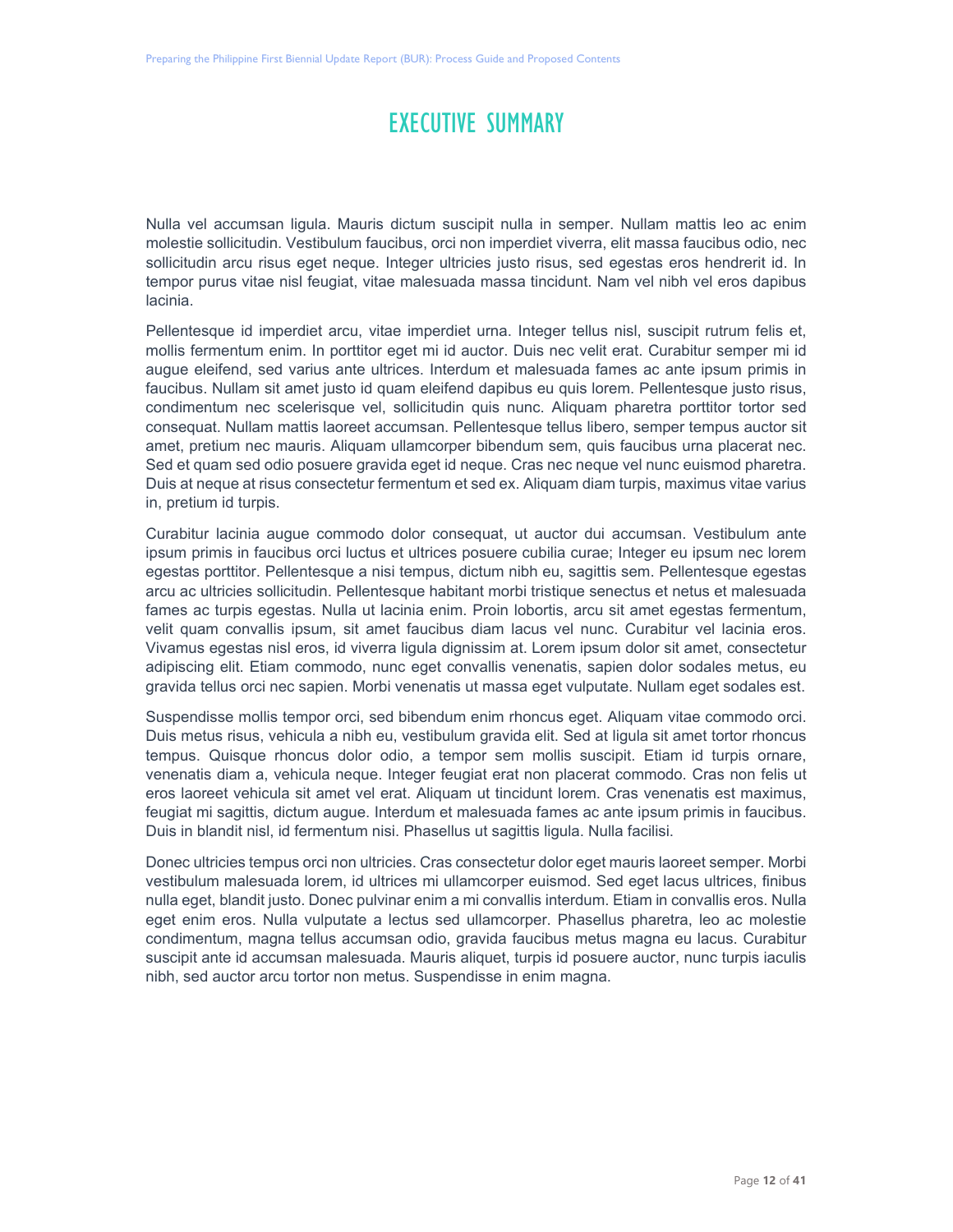# CHAPTER 1 NATIONAL CIRCUMSTANCES

*Introduction* 

# **1.1. Physical and Geographical Profile**

# **1.2. Socio-economic Profile**

*including information on domestic climate change funding and investment* 

|  | 1.3. | <b>Climate</b> |  |
|--|------|----------------|--|
|--|------|----------------|--|

# **1.4. Development Priorities**

**1.5. Gender and Women Empowerment** 

**1.6. Constraints and Gaps/Needs and Concerns** 

#### Resources:

GIZ BUR Template

UNFCCC Manual on National Communications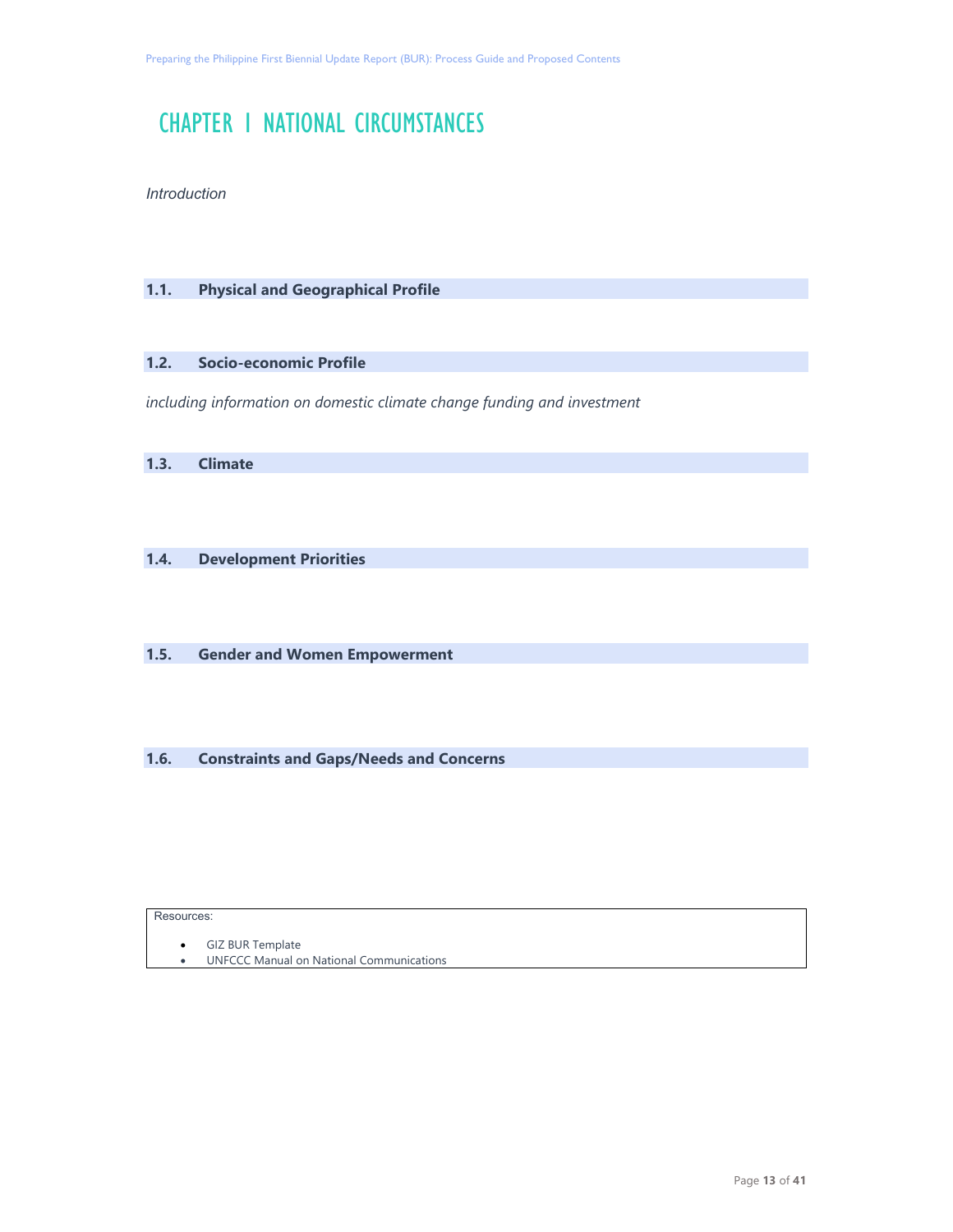# CHAPTER 2 INSTITUTIONAL ARRANGEMENTS

*Introduction* 

# **2.1. Overarching Frameworks**

*Narratives: Climate Change Act* 

## **2.2. Institutional Arrangements**

*Narratives: Climate Change Commission and its Advisory Board and National Panel of Technical Experts; Cabinet Cluster on Climate Change Adaptation and Mitigation and Disaster Risk Reduction; Interagency Committee on Environment and Natural Resources Statistics; National Designated Agencies for GCF, GEF, CDM; UNFCCC National Focal Points; National Focal Points of UNFCCC workstreams; NDC Technical Working Group; Philippine Greenhouse Gas Inventory Management and Reporting System; Climate Change Expenditure Tagging* 

*Further information on report preparation and measurement, reporting, and verification are elaborated in Chapter 7 Domestic MRV System* 

Resources:

- US EPA Tool and Template
- GIZ BUR Template
- UNFCCC Toolkit on Institutional Arrangements
- CGE Module on Institutional Arrangements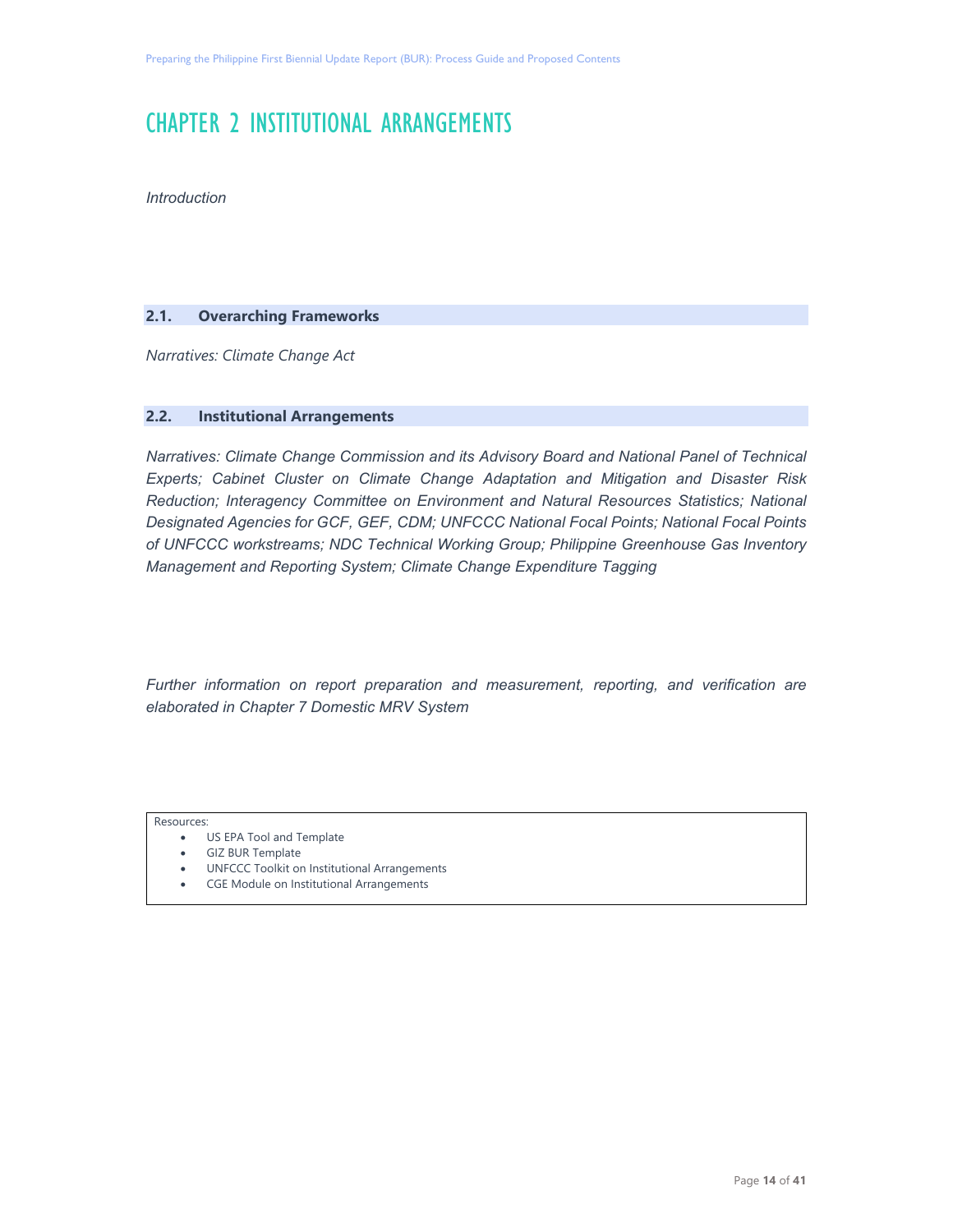# CHAPTER 3 NATIONAL GHG INVENTORY REPORT

## *Introduction*

*Full technical documentation is included in the NIR Technical Annex.* 

## **3.1. GHG Inventory Preparation Process**

- 3.1.1. Planning and Preparations
- 3.1.2. Methodologies and Assumptions
- 3.1.2.1. Estimation Approaches
- 3.1.2.2. Key Source Analysis
- 3.1.2.3. Uncertainty Analysis
- 3.1.2.4. Global Warming Potential and Sources of Emission Factors and Activity Data
- 3.1.3. Data Quality Management
- 3.1.4. Archiving System

# **3.2. National Inventory Report for 2010, 2015, and 2020**

3.2.1. Narrative Summary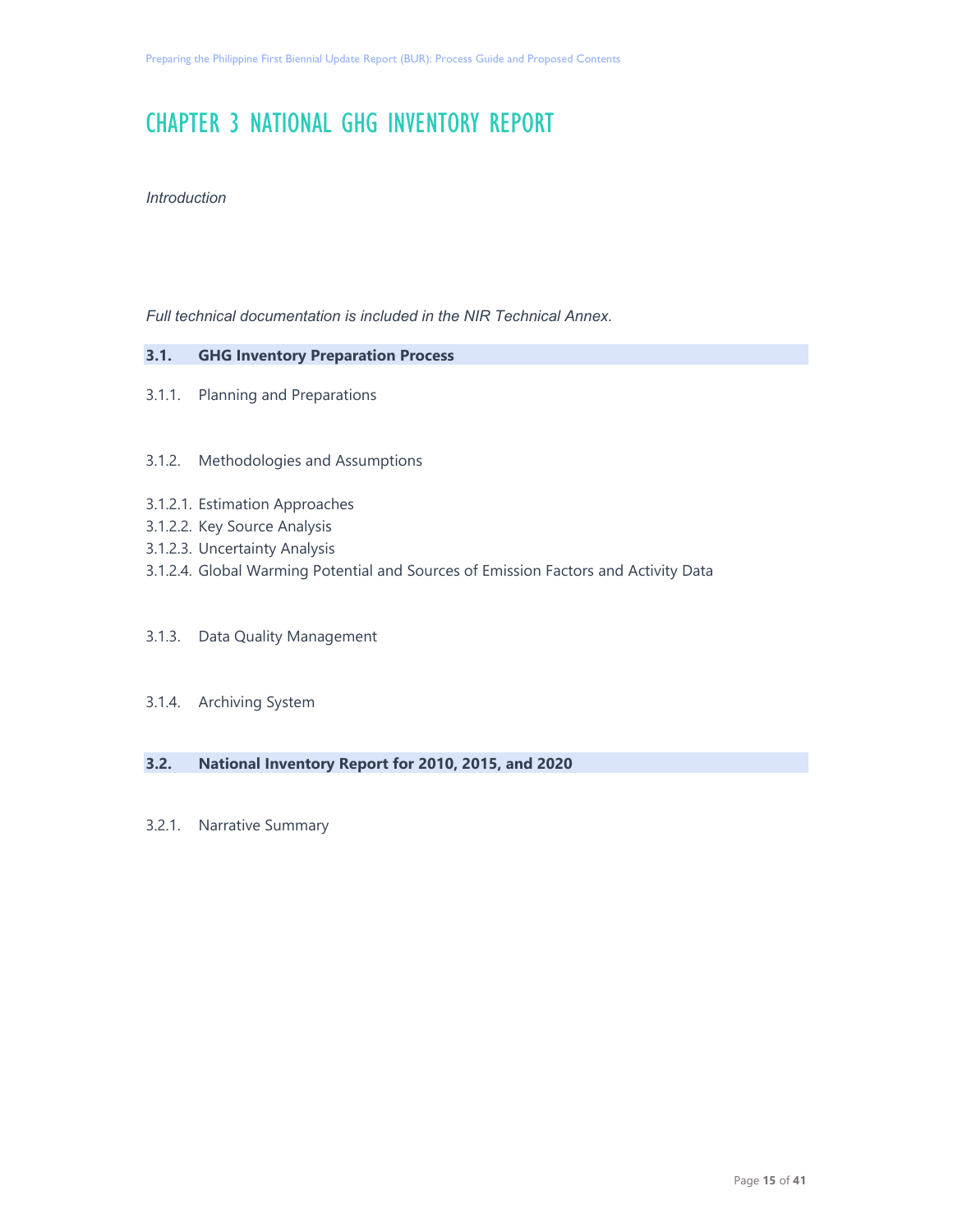# 3.2.2. Summary Tables and Figures

#### **Table 1 National greenhouse gas inventory of anthropogenic emissions by sources and removals by sinks of all greenhouse gases not controlled by the Montreal Protocol and greenhouse gas precursors**

| <b>GREENHOUSE GAS SOURCE AND</b><br><b>SINK CATEGORIES</b> | co <sub>2</sub><br>emissions | co <sub>2</sub><br>removals | CH <sub>4</sub> | $N2$ O       | co   | NO <sub>x</sub> | <b>NMVOCs</b><br>(Gg) | $so_{x}$ |
|------------------------------------------------------------|------------------------------|-----------------------------|-----------------|--------------|------|-----------------|-----------------------|----------|
|                                                            | (Gg)                         | (Gg)                        | (Gg)            | (Gg)         | (Gg) | (Gg)            |                       | (Gg)     |
| Total national emissions and removals                      | X                            | X                           | X               | X            | X    | X               | X                     | X        |
| 1. Energy                                                  | X                            | X                           | X               | X            | X    | X               | X                     | X        |
| A. Fuel combustion (sectoral<br>approach)                  | Х                            |                             | Х               | X            | X    | X               | X                     | X        |
| 1. Energy industries                                       | X                            |                             | X               | X            | X    | X               | X                     | X        |
| 2. Manufacturing industries and<br>construction            | X                            |                             | X               | Х            | X    | X               | X                     | X        |
| 3. Transport                                               | X                            |                             | X               | X            | X    | X               | X                     | X        |
| 4. Other sectors                                           | $\times$                     |                             | $\times$        | $\mathsf{x}$ | X    | X               | $\times$              | X        |
| 5. Other (please specify)                                  | X                            |                             | X               | X            | X    | X               | X                     | X        |
| B. Fugitive emissions from fuels                           | X                            |                             | X               |              | X    | X               | X                     | X        |
| 1. Solid fuels                                             |                              |                             | X               |              | X    | X               | X                     | X        |
| 2. Oil and natural gas                                     |                              |                             | X               |              | X    | X               | X                     | X        |
| 2. Industrial processes                                    | X                            | X                           | X               | X            | X    | X               | X                     | X        |
| A. Mineral products                                        | X                            |                             |                 |              | X    | X               | X                     | X        |
| <b>B.</b> Chemical industry                                | X                            |                             | Х               | Х            | X    | X               | X                     | X        |
| C. Metal production                                        | X                            |                             | X               | X            | X    | X               | X                     | X        |
| D. Other production                                        | X                            |                             |                 |              | X    | X               | X                     | X        |
| E. Production of halocarbons and sulphur<br>hexafluoride   |                              |                             |                 |              |      |                 |                       |          |
| F. Consum ption of halocarbons and<br>sulphur hexafluoride |                              |                             |                 |              |      |                 |                       |          |
| G. Other (please specify)                                  | X                            |                             | $\times$        | X            | X    | X               | Χ                     | X        |
| 3. Solvent and other product use                           | $\times$                     |                             |                 | X            |      |                 | X                     |          |
| 4. Agriculture                                             |                              |                             | X               | X            | X    | X               | X                     | X        |
| A. Enteric fermentation                                    |                              |                             | X               |              |      |                 |                       |          |
| B. Manure management                                       |                              |                             | X               | X            |      |                 | X                     |          |
| C. Rice cultivation                                        |                              |                             | X               |              |      |                 | X                     |          |
| D. Agricultural soils                                      |                              |                             | X               | X            |      |                 | X                     |          |
| E. Prescribed burning of savannahs                         |                              |                             | X               | X            | X    | X               | X                     |          |
| F. Field burning of agricultural residues                  |                              |                             | X               | X            | X    | X               | X                     |          |
| G. Other (please specify)                                  |                              |                             | X               | X            | X    | X               | X                     |          |
| 5. Land-use change and forestry                            | $x^b$                        | $x^b$                       | X               | X            | X    | X               | X                     | X        |
| A. Changes in forest and other woody<br>biomass stocks     | $x^b$                        | $x^b$                       |                 |              |      |                 |                       |          |
| B. Forest and grassland conversion                         | X                            | X                           | X               | X            | X    | X               |                       |          |
| C. Abandonment of managed lands                            |                              | $\mathsf{x}$                |                 |              |      |                 |                       |          |
| D. CO <sub>2</sub> emissions and removals from             |                              |                             |                 |              |      |                 |                       |          |
| soil                                                       | $x^b$                        | $x^b$                       |                 |              |      |                 |                       |          |
| E. Other (please specify)                                  | X                            | X                           | Χ               | Х            | Х    | X               |                       |          |
| 6. Waste                                                   |                              |                             | Х               | X            | X    | X               | X                     | X        |
| A. Solid waste disposal on land                            |                              |                             | X               |              | X    |                 | X                     |          |
| B. Waste-water handling                                    |                              |                             | X               | X            | X    | X               | X                     |          |
| C. Waste incineration                                      |                              |                             |                 |              | X    | X               | X                     | X        |
| D. Other (please specify)                                  |                              |                             | X               | X            | X    | X               | X                     | X        |
| 7. Other (please specify)                                  | X                            | X                           | X               | X            | X    | X               | X                     | X        |
| <b>Memo items</b>                                          |                              |                             |                 |              |      |                 |                       |          |
| <b>International bunkers</b>                               | X                            |                             | X               | X            | X    | X               | X                     | X        |
| Aviation                                                   | X                            |                             | X               | X            | X    | X               | X                     | X        |
| Marine                                                     | X                            |                             | X               | X            | X    | X               | X                     | X        |
| CO <sub>2</sub> emissions from biomass                     | X                            |                             |                 |              |      |                 |                       |          |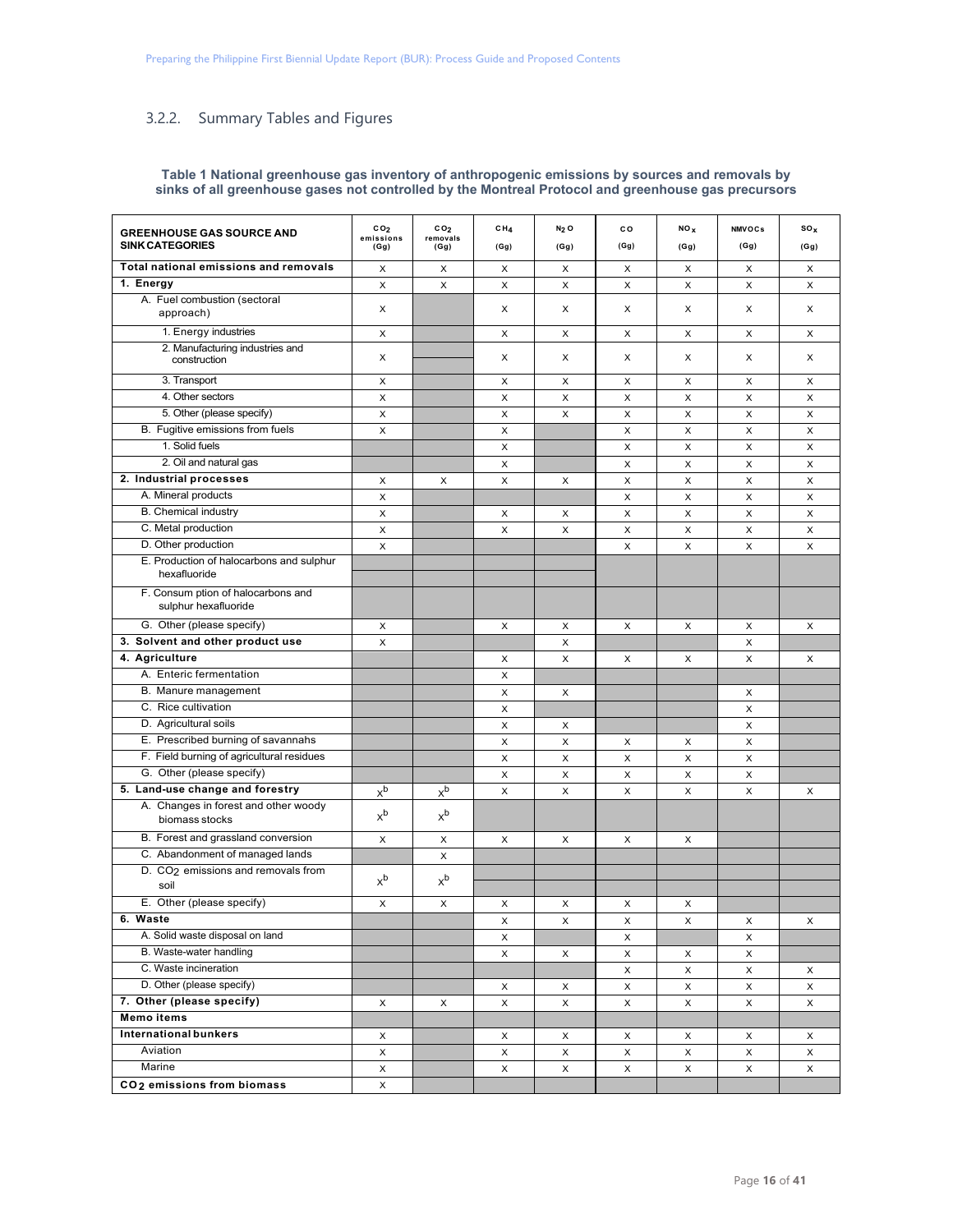#### **Notation Keys**

**NO** (not occurring) for activities or processes that do not occur for a particular gas or source/sink category within a country

**NE** (not estimated) for existing emissions and removals which have not been estimated

**NA** (not applicable) for activities in a given source/sink category which do not result in emissions or removals of a specific gas **IE** (included elsewhere) for emissions and removals estimated but included elsewhere in the inventory (Parties should indicate where the emissions or removals have been included)

**C** (confidential) for emissions and removals which could lead to the disclosure of confidential information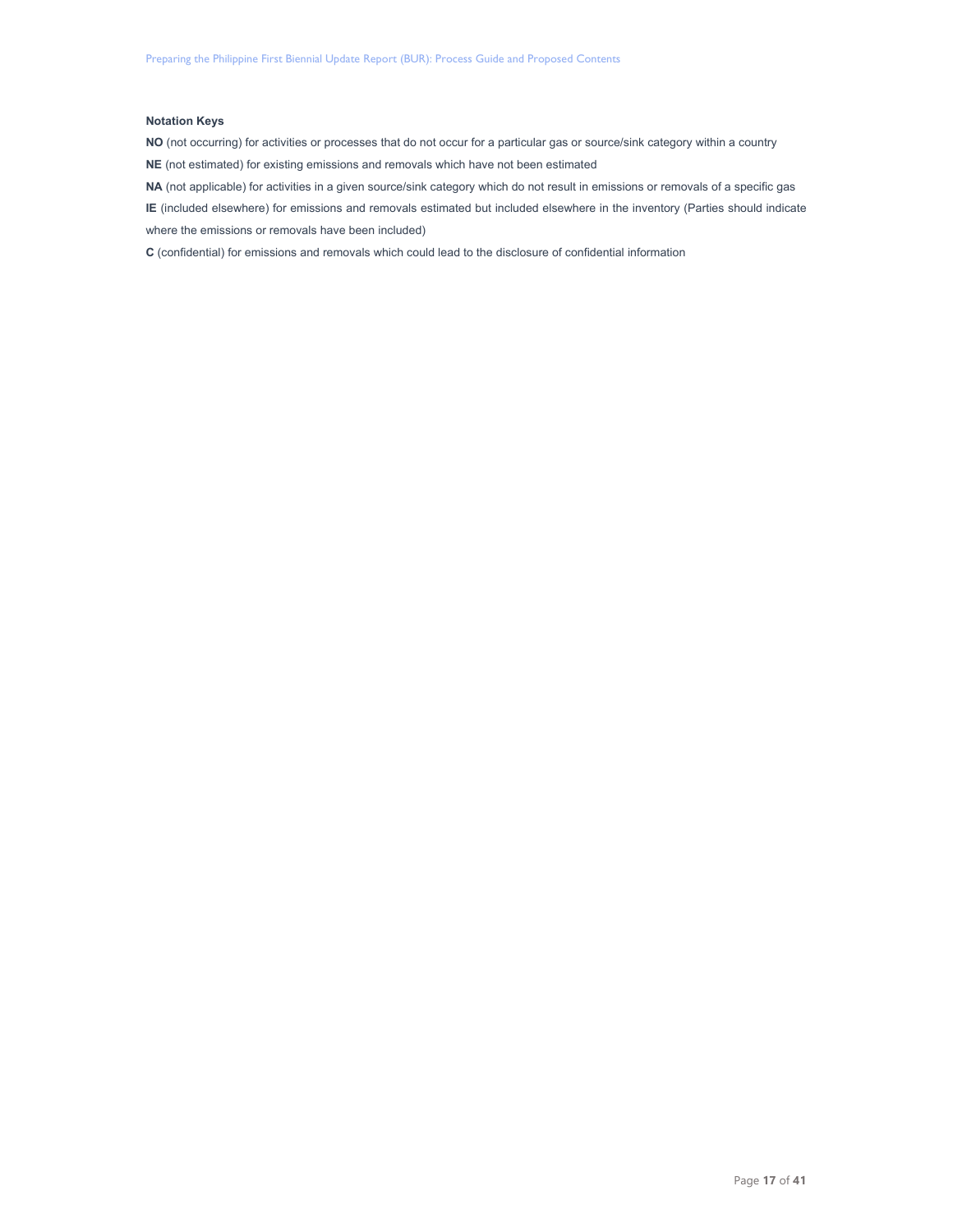## **Table 2 National greenhouse gas inventory of anthropogenic emissions of HFCs, PFCs and SF6**

| <b>GREENHOUSE GAS SOURCE AND SINK</b>                     |              | $HFCsa,b$ (Gg) |                           | $s_{F6}^a$<br>(Gg) |          |                        |   |
|-----------------------------------------------------------|--------------|----------------|---------------------------|--------------------|----------|------------------------|---|
| <b>CATEGORIES</b>                                         | $HFC-23$     | <b>HFC-134</b> | Other<br>(to be<br>added) | CF <sub>4</sub>    | $c_2r_6$ | Other (to be<br>added) |   |
| Total national emissions and removals                     | X            | X              | X                         | X                  | X        | X                      | X |
| 1. Energy                                                 |              |                |                           |                    |          |                        |   |
| A. Fuel combustion (sectoral approach)                    |              |                |                           |                    |          |                        |   |
| 1. Energy industries                                      |              |                |                           |                    |          |                        |   |
| 2. Manufacturing industries and construction              |              |                |                           |                    |          |                        |   |
| 3. Transport                                              |              |                |                           |                    |          |                        |   |
| 4. Other sectors                                          |              |                |                           |                    |          |                        |   |
| 5. Other (please specify)                                 |              |                |                           |                    |          |                        |   |
| B. Fugitive emissions from fuels                          |              |                |                           |                    |          |                        |   |
| 1. Solid fuels                                            |              |                |                           |                    |          |                        |   |
| 2. Oil and natural gas                                    |              |                |                           |                    |          |                        |   |
| 2. Industrial processes                                   | X            | X              | X                         | X                  | X        | X                      | X |
| A. Mineral products                                       |              |                |                           |                    |          |                        |   |
| <b>B.</b> Chemical industry                               |              |                |                           |                    |          |                        |   |
| C. Metal production                                       | $\mathsf{X}$ | X              | X                         | X                  | X        | $\mathsf X$            | X |
| D. Other production                                       |              |                |                           |                    |          |                        |   |
| E. Production of halocarbons and sulphur<br>hexafluoride  | X            | $\times$       | X                         | X                  | X        | X                      | X |
| F. Consumption of halocarbons and sulphur<br>hexafluoride | $\times$     | X              | X                         | X                  | X        | X                      | X |
| G. Other (please specify)                                 |              |                |                           |                    |          |                        |   |
| 3. Solve nt and other product use                         |              |                |                           |                    |          |                        |   |
| 4. Agriculture                                            |              |                |                           |                    |          |                        |   |
| A. Enteric fermentation                                   |              |                |                           |                    |          |                        |   |
| B. Manure management                                      |              |                |                           |                    |          |                        |   |
| C. Rice cultivation                                       |              |                |                           |                    |          |                        |   |
| D. Agricultural soils                                     |              |                |                           |                    |          |                        |   |
| E. Prescribed burning of savannahs                        |              |                |                           |                    |          |                        |   |
| F. Field burning of agricultural residues                 |              |                |                           |                    |          |                        |   |
| G. Other (please specify)                                 |              |                |                           |                    |          |                        |   |
| 5. Land-use change and forestry                           |              |                |                           |                    |          |                        |   |
| A. Changes in forest and other woody biomass stocks       |              |                |                           |                    |          |                        |   |
| B. Forest and grassland conversion                        |              |                |                           |                    |          |                        |   |
| C. Abandonment of managed lands                           |              |                |                           |                    |          |                        |   |
| D. CO2 emissions and removals from soil                   |              |                |                           |                    |          |                        |   |
| E. Other (please specify)                                 |              |                |                           |                    |          |                        |   |
| 6. Waste                                                  |              |                |                           |                    |          |                        |   |
| A. Solid waste disposal on land                           |              |                |                           |                    |          |                        |   |
| B. Waste-water handling                                   |              |                |                           |                    |          |                        |   |
| C. Waste incineration                                     |              |                |                           |                    |          |                        |   |
| D. Other (please specify)                                 |              |                |                           |                    |          |                        |   |
| 7. Other (please specify)                                 | X            | X              | X                         | X                  | X        | X                      | X |
| <b>Memo items</b>                                         |              |                |                           |                    |          |                        |   |
| <b>International bunkers</b>                              |              |                |                           |                    |          |                        |   |
| Aviation                                                  |              |                |                           |                    |          |                        |   |
| Marine                                                    |              |                |                           |                    |          |                        |   |
| CO <sub>2</sub> emissions from biomass                    |              |                |                           |                    |          |                        |   |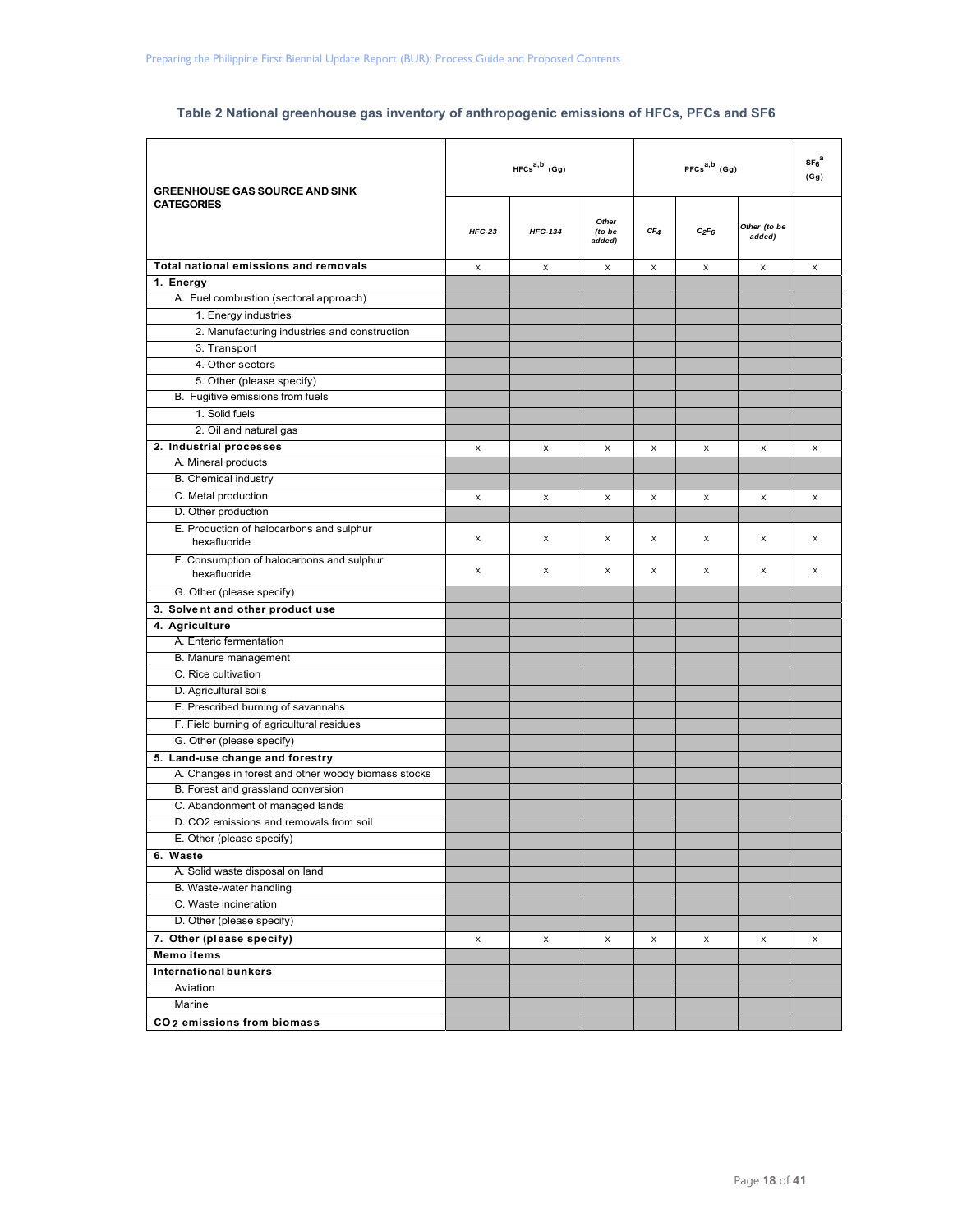## 3.2.3. Time series

## **3.3. Limitations and challenges**

# **3.4. Inventory Improvement Plan**

#### Resources:

- Tables 1 and 2 of Decision 17/CP.8<br>• IPCC Sectoral Reporting Tables
- IPCC Sectoral Reporting Tables
- US EPA Tool and Template
- GIZ BUR Template
- UNFCCC Guide for Peer Review of GHG Inventories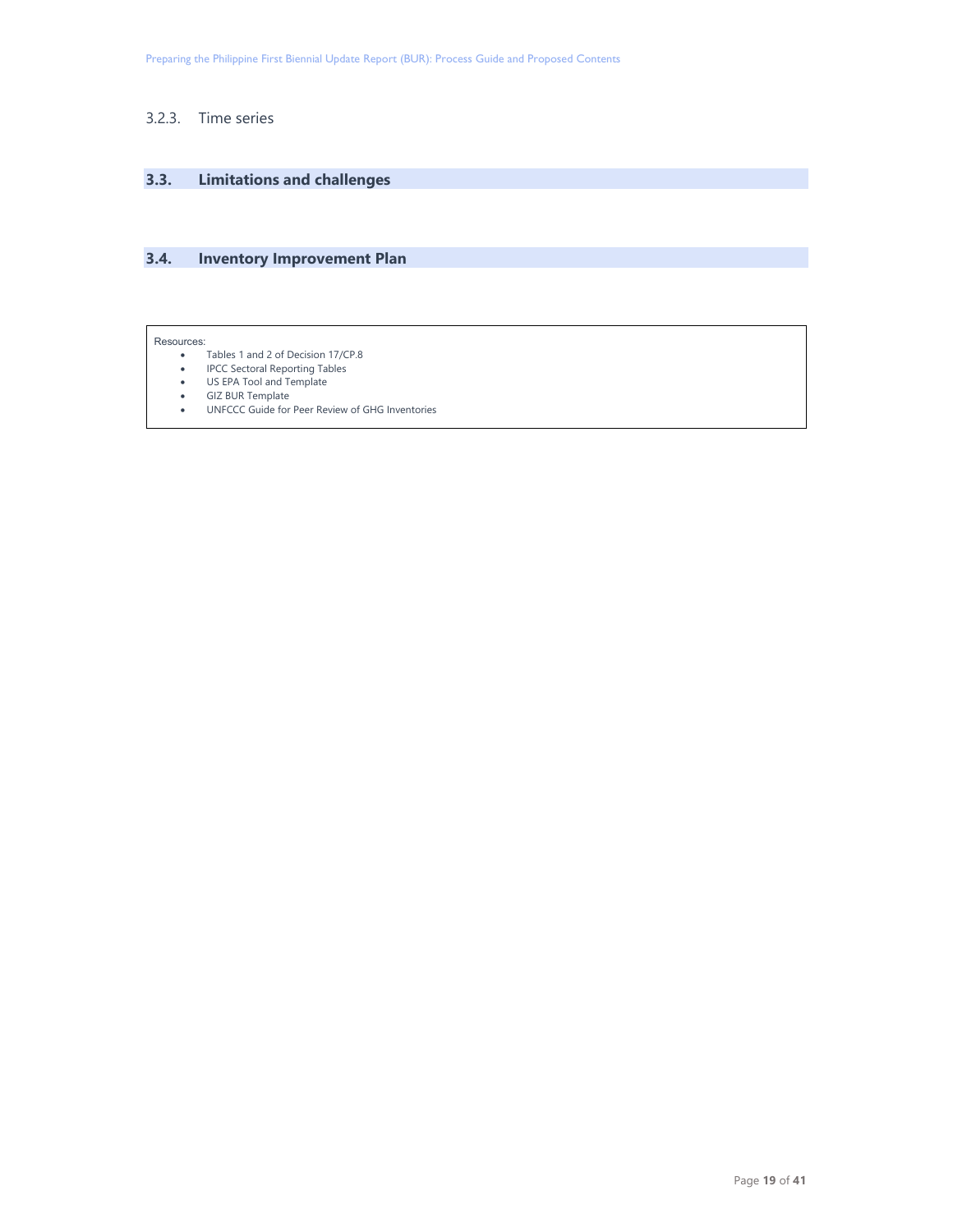# CHAPTER 4 MITIGATION ACTIONS AND THEIR EFFECTS

*Introduction*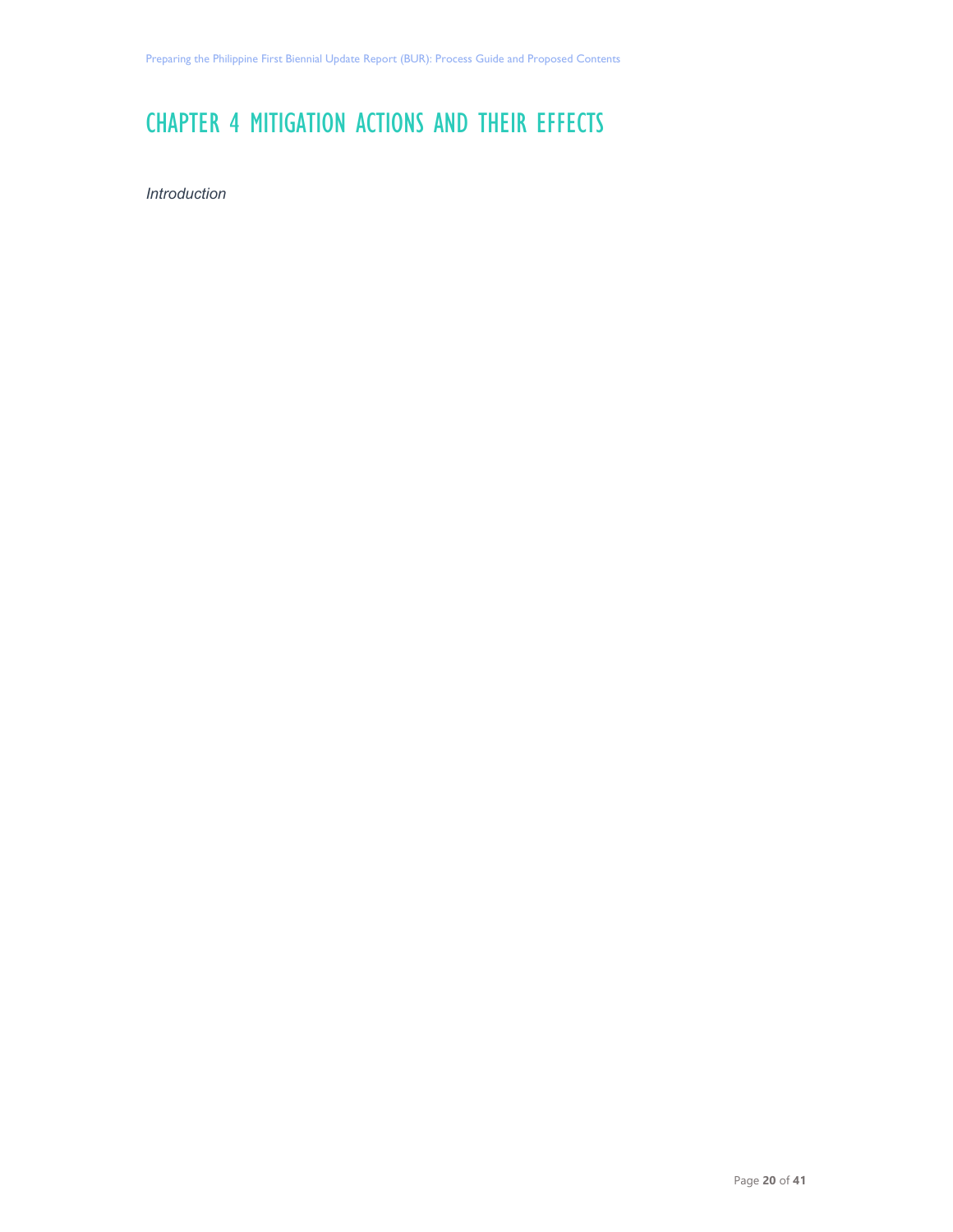#### **4.1.Summary of mitigation actions and their effects**

#### **Table 3 Summary of mitigation actions from 2015-2020**

| Title | <b>Duration</b> | Type                | <b>Scope</b><br>Source of |                            |                    | Coverage         | <b>Status</b>        |
|-------|-----------------|---------------------|---------------------------|----------------------------|--------------------|------------------|----------------------|
|       |                 |                     | <b>Fundina</b>            |                            | Sector             | Gas/es           |                      |
|       |                 | goal / strategy /   | domestic funds /          | economy-wide<br>cross-     | agriculture        | CO2, CH4, N2O,   | completed / on-going |
|       |                 | policy / projects & | international support/    | sectoral / sector-specific | waste              | PFCs, HFCs, SF6, |                      |
|       |                 | programmes          | crediting mechanism       | technology-based           | industry           | NF3              |                      |
|       |                 |                     |                           |                            | transport          |                  |                      |
|       |                 |                     |                           |                            | forestry and other |                  |                      |
|       |                 |                     |                           |                            | land use           |                  |                      |
|       |                 |                     |                           |                            | energy             |                  |                      |

energy *Table adapted from CGE Training Material for the Preparation of Biennial Update Reports from Non-Annex I Parties: Reporting Mitigation Actions and their Effects* 

#### **Table 4 Summary of mitigation projects under international market mechanisms**

| <b>Title</b> | <b>Duration</b> | Facility | <b>Estimated emissions</b><br>reduction / avoidance | <b>Status</b>        |
|--------------|-----------------|----------|-----------------------------------------------------|----------------------|
|              |                 |          |                                                     | completed / on-going |
|              |                 |          |                                                     |                      |
|              |                 |          |                                                     |                      |
|              |                 |          |                                                     |                      |
|              |                 |          |                                                     |                      |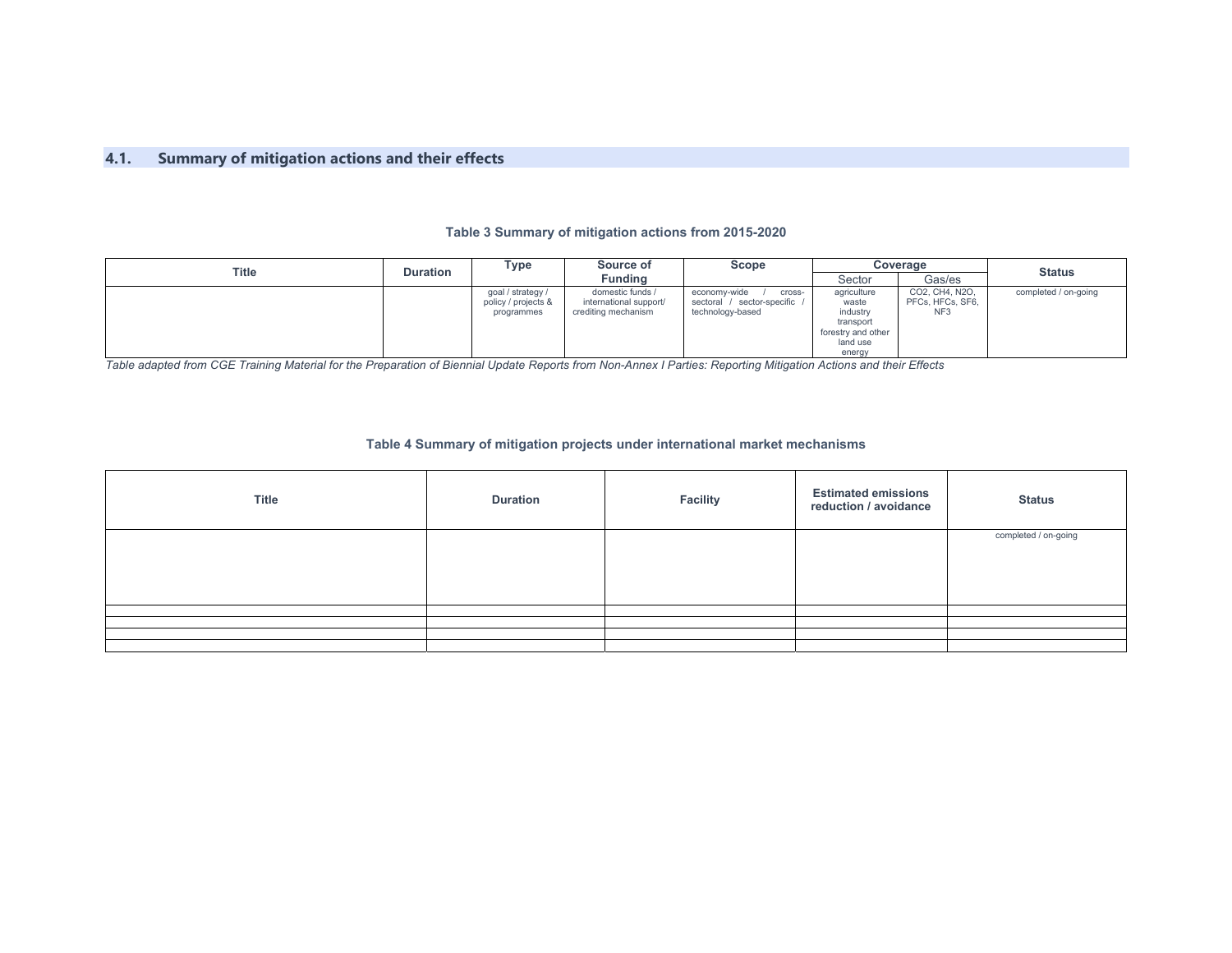# **4.2. Mitigation policies and measures**

# Option 1: Detailed matrix per mitigation action

| <b>Title</b>                                                        | e.g. Expansion of self-supply renewable energy systems (SSRE)                                                                                                                                                                                                                                                                                                                                                                                                                                                                                                                                                                                                                                                                                                                                                                                                                                                                                                                                                                                                                                                                                   |                        |                                                                                                                                                                                                                                                                                                                          |                       |                      |                                                                                                                      |                                                      |  |  |
|---------------------------------------------------------------------|-------------------------------------------------------------------------------------------------------------------------------------------------------------------------------------------------------------------------------------------------------------------------------------------------------------------------------------------------------------------------------------------------------------------------------------------------------------------------------------------------------------------------------------------------------------------------------------------------------------------------------------------------------------------------------------------------------------------------------------------------------------------------------------------------------------------------------------------------------------------------------------------------------------------------------------------------------------------------------------------------------------------------------------------------------------------------------------------------------------------------------------------------|------------------------|--------------------------------------------------------------------------------------------------------------------------------------------------------------------------------------------------------------------------------------------------------------------------------------------------------------------------|-----------------------|----------------------|----------------------------------------------------------------------------------------------------------------------|------------------------------------------------------|--|--|
| <b>Status</b><br>[idea, planning<br>phase, under<br>implementation] | Implementing<br>institution                                                                                                                                                                                                                                                                                                                                                                                                                                                                                                                                                                                                                                                                                                                                                                                                                                                                                                                                                                                                                                                                                                                     | <b>Duration</b>        | Sector/<br>Subsector                                                                                                                                                                                                                                                                                                     | Geographical<br>scale |                      | Quantitative targets (both GHG-<br>related and non-GHG impacts, as<br>applicable)                                    | <b>GHGs</b><br>covered                               |  |  |
| Under<br>implementation                                             | Ministry of Energy                                                                                                                                                                                                                                                                                                                                                                                                                                                                                                                                                                                                                                                                                                                                                                                                                                                                                                                                                                                                                                                                                                                              | 2014-2020              | Energy<br>supply,<br>renewable<br>energy                                                                                                                                                                                                                                                                                 | <b>National</b>       | City Z               | Reduction of XXX tCO <sub>2</sub> per year<br>Reduction of PM2.5 concentrations<br>by XX µg/m3 in City X, City Y and |                                                      |  |  |
|                                                                     | Objective of the mitigation action                                                                                                                                                                                                                                                                                                                                                                                                                                                                                                                                                                                                                                                                                                                                                                                                                                                                                                                                                                                                                                                                                                              |                        |                                                                                                                                                                                                                                                                                                                          |                       |                      |                                                                                                                      |                                                      |  |  |
|                                                                     |                                                                                                                                                                                                                                                                                                                                                                                                                                                                                                                                                                                                                                                                                                                                                                                                                                                                                                                                                                                                                                                                                                                                                 |                        | Describe here the objectives of the action, including scope and goals.<br>e.g. "The objective of the mitigation action is to reduce emissions from fossil fuel fired power plants by fostering self-supply<br>renewable energy projects and to contribute to the long-term development of the renewable energy industry" |                       |                      |                                                                                                                      |                                                      |  |  |
|                                                                     | Brief description and activities planned under the mitigation action<br>Describe here the actions and steps taken to achieve the objectives.<br>e.g. "The mitigation action will achieve the objectives through a comprehensive programme of measures to remove barriers<br>and incentivize SSRE investments with three components: a financial component, a technical support component and an<br>outreach component.<br>Financial component: a tax rebate is being developed by the Treasury Office for SSRE investments<br>Technical support component: The Ministry of Energy is coordinating with the Climate Technology Centre & Network (CTCN)<br>to incorporate new courses on technical training on SSRE installation, operation and maintenance at accredited vocational<br>schools in the country.<br>Outreach component: The Ministry of Energy has developed an information campaign in cooperation with the largest utility<br>companies in the country to promote SSRE in mailings with electricity bills."<br>Note: Also, indicate here if the mitigation action is part of any international market mechanisms, if applicable. |                        |                                                                                                                                                                                                                                                                                                                          |                       |                      |                                                                                                                      |                                                      |  |  |
|                                                                     | Estimated outcomes and estimated emission reductions                                                                                                                                                                                                                                                                                                                                                                                                                                                                                                                                                                                                                                                                                                                                                                                                                                                                                                                                                                                                                                                                                            |                        |                                                                                                                                                                                                                                                                                                                          |                       |                      |                                                                                                                      |                                                      |  |  |
|                                                                     |                                                                                                                                                                                                                                                                                                                                                                                                                                                                                                                                                                                                                                                                                                                                                                                                                                                                                                                                                                                                                                                                                                                                                 |                        | Describe here the estimated GHG-related and non-GHG impacts of the action, both qualitative and quantitative.                                                                                                                                                                                                            |                       |                      |                                                                                                                      |                                                      |  |  |
|                                                                     | Methodologies and assumptions                                                                                                                                                                                                                                                                                                                                                                                                                                                                                                                                                                                                                                                                                                                                                                                                                                                                                                                                                                                                                                                                                                                   |                        |                                                                                                                                                                                                                                                                                                                          |                       |                      |                                                                                                                      |                                                      |  |  |
|                                                                     |                                                                                                                                                                                                                                                                                                                                                                                                                                                                                                                                                                                                                                                                                                                                                                                                                                                                                                                                                                                                                                                                                                                                                 |                        | Describe here the methodology used to estimate the emission reductions and key assumptions taken.                                                                                                                                                                                                                        |                       |                      |                                                                                                                      |                                                      |  |  |
|                                                                     |                                                                                                                                                                                                                                                                                                                                                                                                                                                                                                                                                                                                                                                                                                                                                                                                                                                                                                                                                                                                                                                                                                                                                 |                        | General description of the monitoring and reporting system                                                                                                                                                                                                                                                               |                       |                      |                                                                                                                      |                                                      |  |  |
|                                                                     |                                                                                                                                                                                                                                                                                                                                                                                                                                                                                                                                                                                                                                                                                                                                                                                                                                                                                                                                                                                                                                                                                                                                                 |                        | Include here a list and description of key indicators that will be monitored.                                                                                                                                                                                                                                            |                       |                      |                                                                                                                      |                                                      |  |  |
| Name of the<br>indicator                                            | Key indicators used<br>Year<br>Indicator<br>Most relevant<br>value in the<br>Indicator<br>baseline<br>Indicator target<br>Reporting<br>data sources<br>Unit<br>baseline<br>and target<br>last<br>value<br>year(20xx)<br>for indicator<br>value<br>value relate<br>reporting<br>value<br>to<br>year                                                                                                                                                                                                                                                                                                                                                                                                                                                                                                                                                                                                                                                                                                                                                                                                                                              |                        |                                                                                                                                                                                                                                                                                                                          |                       |                      |                                                                                                                      |                                                      |  |  |
|                                                                     | Progress indicators                                                                                                                                                                                                                                                                                                                                                                                                                                                                                                                                                                                                                                                                                                                                                                                                                                                                                                                                                                                                                                                                                                                             |                        |                                                                                                                                                                                                                                                                                                                          |                       |                      |                                                                                                                      |                                                      |  |  |
| e.g. Tax rebate<br>requests                                         | Quantity of<br>requests                                                                                                                                                                                                                                                                                                                                                                                                                                                                                                                                                                                                                                                                                                                                                                                                                                                                                                                                                                                                                                                                                                                         | 0                      | 110,000                                                                                                                                                                                                                                                                                                                  | 2020                  | 0                    | 2014                                                                                                                 | Treasury<br>Office                                   |  |  |
| e.g. Total<br>installed<br>capacity of<br><b>SSRE</b>               | kW                                                                                                                                                                                                                                                                                                                                                                                                                                                                                                                                                                                                                                                                                                                                                                                                                                                                                                                                                                                                                                                                                                                                              | 5.000 kW               | 60.000 kW                                                                                                                                                                                                                                                                                                                | 2020                  | 375 kW               | 2014                                                                                                                 | Treasury<br>Office                                   |  |  |
|                                                                     | Indicators related to GHG impacts                                                                                                                                                                                                                                                                                                                                                                                                                                                                                                                                                                                                                                                                                                                                                                                                                                                                                                                                                                                                                                                                                                               |                        |                                                                                                                                                                                                                                                                                                                          |                       |                      |                                                                                                                      |                                                      |  |  |
| e.g. Annual<br>emission<br>reduction                                | tCO <sub>2</sub>                                                                                                                                                                                                                                                                                                                                                                                                                                                                                                                                                                                                                                                                                                                                                                                                                                                                                                                                                                                                                                                                                                                                | 8.760 tCO <sub>2</sub> | 100,000 tCO <sub>2</sub>                                                                                                                                                                                                                                                                                                 | 2020                  | 657 tCO <sub>2</sub> | 2014                                                                                                                 | Ministry of<br>Energy                                |  |  |
|                                                                     | Indicators related to sustainable development                                                                                                                                                                                                                                                                                                                                                                                                                                                                                                                                                                                                                                                                                                                                                                                                                                                                                                                                                                                                                                                                                                   |                        |                                                                                                                                                                                                                                                                                                                          |                       |                      |                                                                                                                      |                                                      |  |  |
| e.g. Yearly<br>average PM2.5<br>concentration in<br>Citv X          | $\mu q/m3$                                                                                                                                                                                                                                                                                                                                                                                                                                                                                                                                                                                                                                                                                                                                                                                                                                                                                                                                                                                                                                                                                                                                      | $50 \mu q/m3$          | $30 \mu q/m3$                                                                                                                                                                                                                                                                                                            | 2020                  | $52 \mu q/m3$        | 2014                                                                                                                 | Municipal<br>Environmental<br>Authority of<br>City X |  |  |

*table adapted from GIZ Information Matters (2017) BUR Template*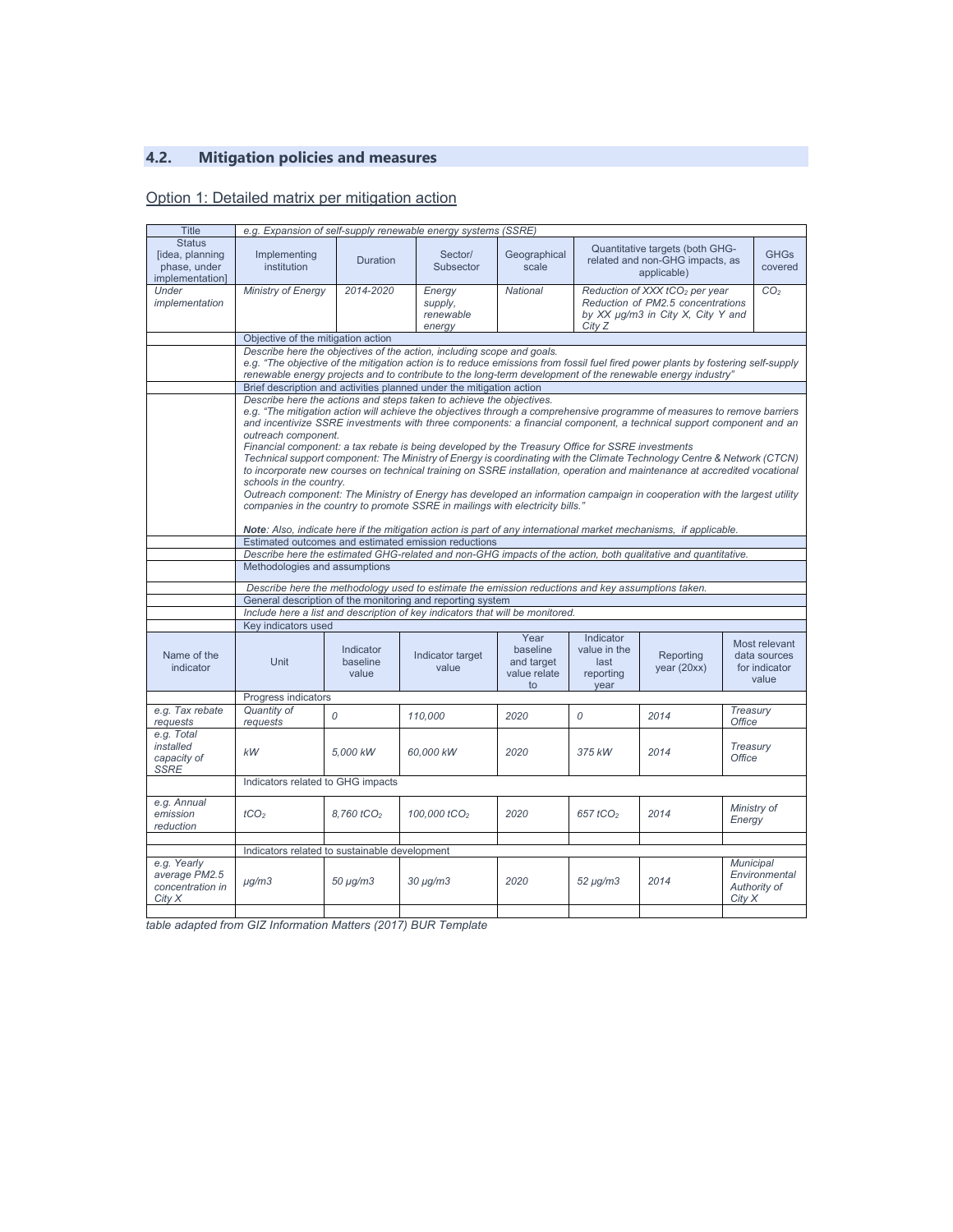## Option 2: Simplified matrix per mitigation action

| <b>Title</b>                                                                                                                      |                                                                                                        |                                                                             |                                                                                           | <b>Duration</b>                                                         |                       |                                      |  |
|-----------------------------------------------------------------------------------------------------------------------------------|--------------------------------------------------------------------------------------------------------|-----------------------------------------------------------------------------|-------------------------------------------------------------------------------------------|-------------------------------------------------------------------------|-----------------------|--------------------------------------|--|
| Implementing                                                                                                                      |                                                                                                        |                                                                             |                                                                                           | <b>Status</b>                                                           |                       |                                      |  |
| <b>Ministry</b>                                                                                                                   |                                                                                                        |                                                                             |                                                                                           | (completed<br>$\prime$                                                  |                       |                                      |  |
|                                                                                                                                   |                                                                                                        |                                                                             |                                                                                           | on-going)                                                               |                       |                                      |  |
| <b>Type</b>                                                                                                                       | Source of<br><b>Funding</b>                                                                            | <b>Scope</b>                                                                | Sector/s                                                                                  | Gas/es                                                                  | Quantitative<br>Goals | <b>Progress</b><br><b>Indicators</b> |  |
| goal / strategy /<br>policy / projects &<br>programmes                                                                            | domestic funds /<br>international support/<br>crediting mechanism                                      | economy-wide /<br>cross-sectoral /<br>sector-specific /<br>technology-based | agriculture<br>waste<br>industry<br>transport<br>forestry and other<br>land use<br>energy | CO2<br>CH4,<br>N <sub>2</sub> O.<br>PFCs, HFCs, SF6,<br>NF <sub>3</sub> | GHG / non-GHG         |                                      |  |
| <b>Objectives</b>                                                                                                                 |                                                                                                        |                                                                             |                                                                                           |                                                                         |                       |                                      |  |
|                                                                                                                                   |                                                                                                        |                                                                             |                                                                                           |                                                                         |                       |                                      |  |
|                                                                                                                                   | Description (including activities/steps)                                                               |                                                                             |                                                                                           |                                                                         |                       |                                      |  |
|                                                                                                                                   |                                                                                                        |                                                                             |                                                                                           |                                                                         |                       |                                      |  |
|                                                                                                                                   | Facility and credits issued / to be issued (if under international market mechanism)                   |                                                                             |                                                                                           |                                                                         |                       |                                      |  |
|                                                                                                                                   |                                                                                                        |                                                                             |                                                                                           |                                                                         |                       |                                      |  |
| Methodologies and Assumptions (including methodology and parameters for determining goals, indicators, to the<br>extent possible) |                                                                                                        |                                                                             |                                                                                           |                                                                         |                       |                                      |  |
|                                                                                                                                   |                                                                                                        |                                                                             |                                                                                           |                                                                         |                       |                                      |  |
|                                                                                                                                   | Results achieved (including information on achievement on goals and indicators to the extent possible) |                                                                             |                                                                                           |                                                                         |                       |                                      |  |

*table adapted from GIZ Information Matters (2017) BUR Template and guidance from CGE Training Material for the Preparation of Biennial Update Reports from Non-Annex I Parties: Reporting Mitigation Actions and their Effects*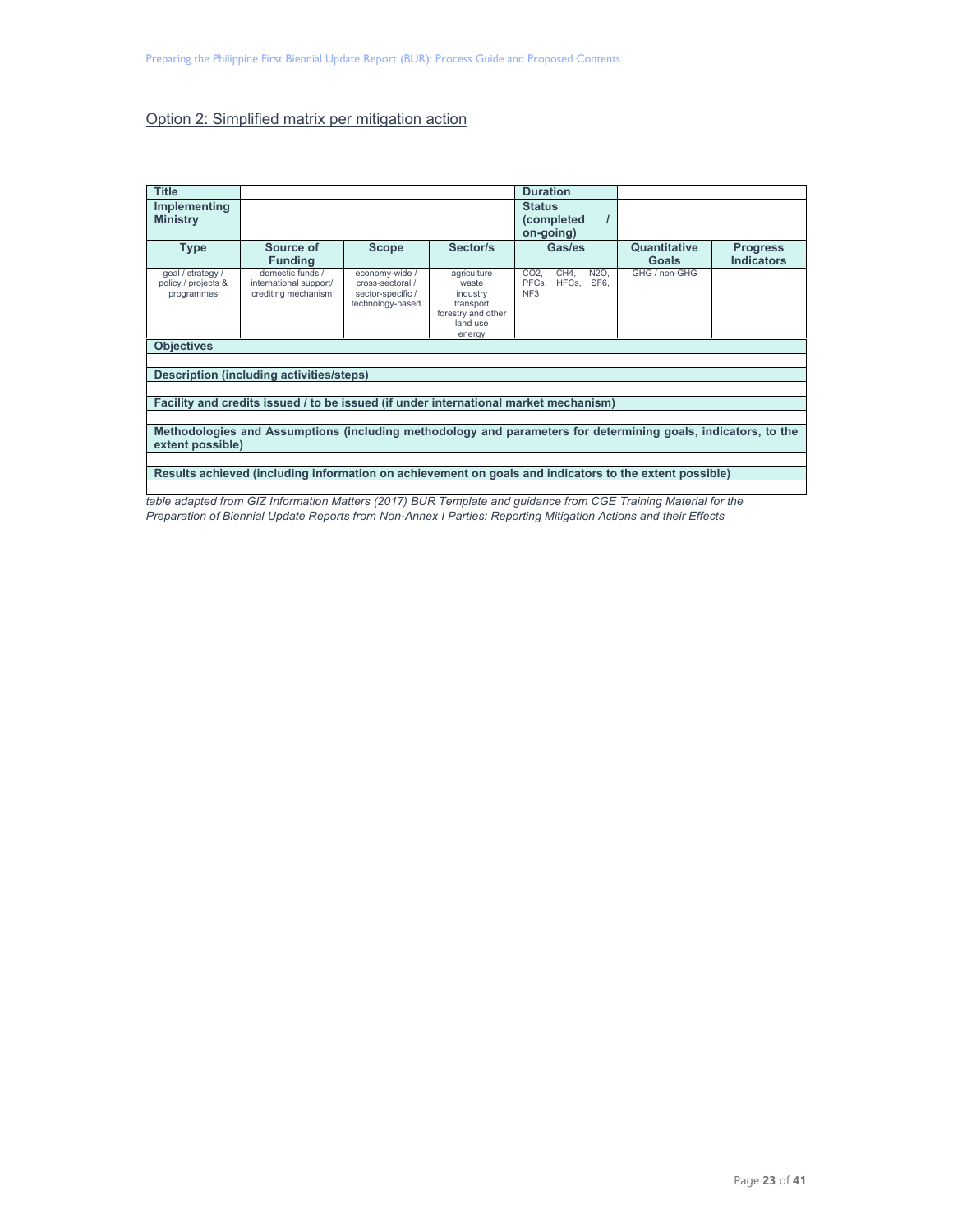# **4.3. International market mechanisms**

*Other information on international market mechanisms*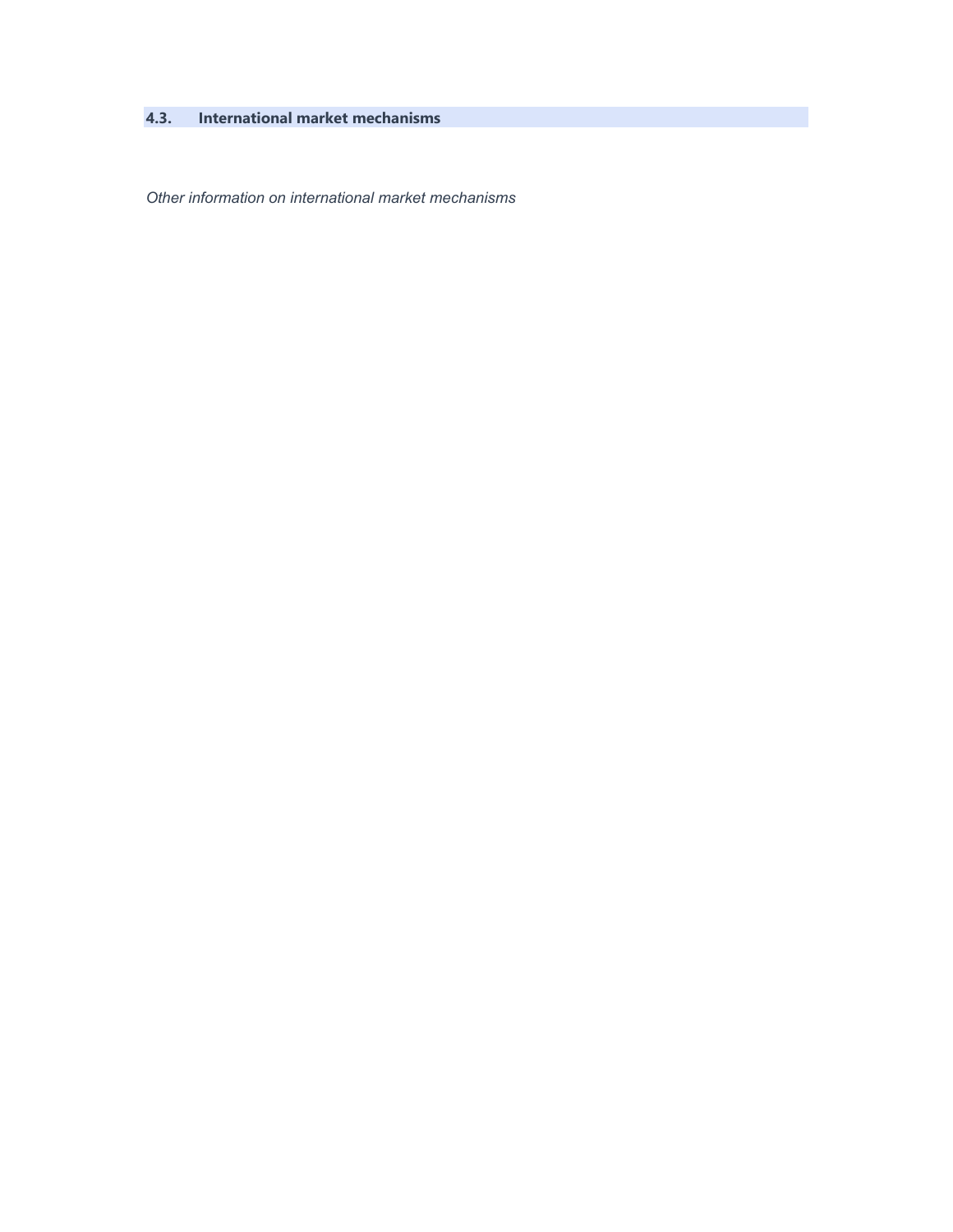# **4.4. Limitations and challenges**

## Resources:

- BUR Template
- CGE Module on Mitigation Actions and their Effects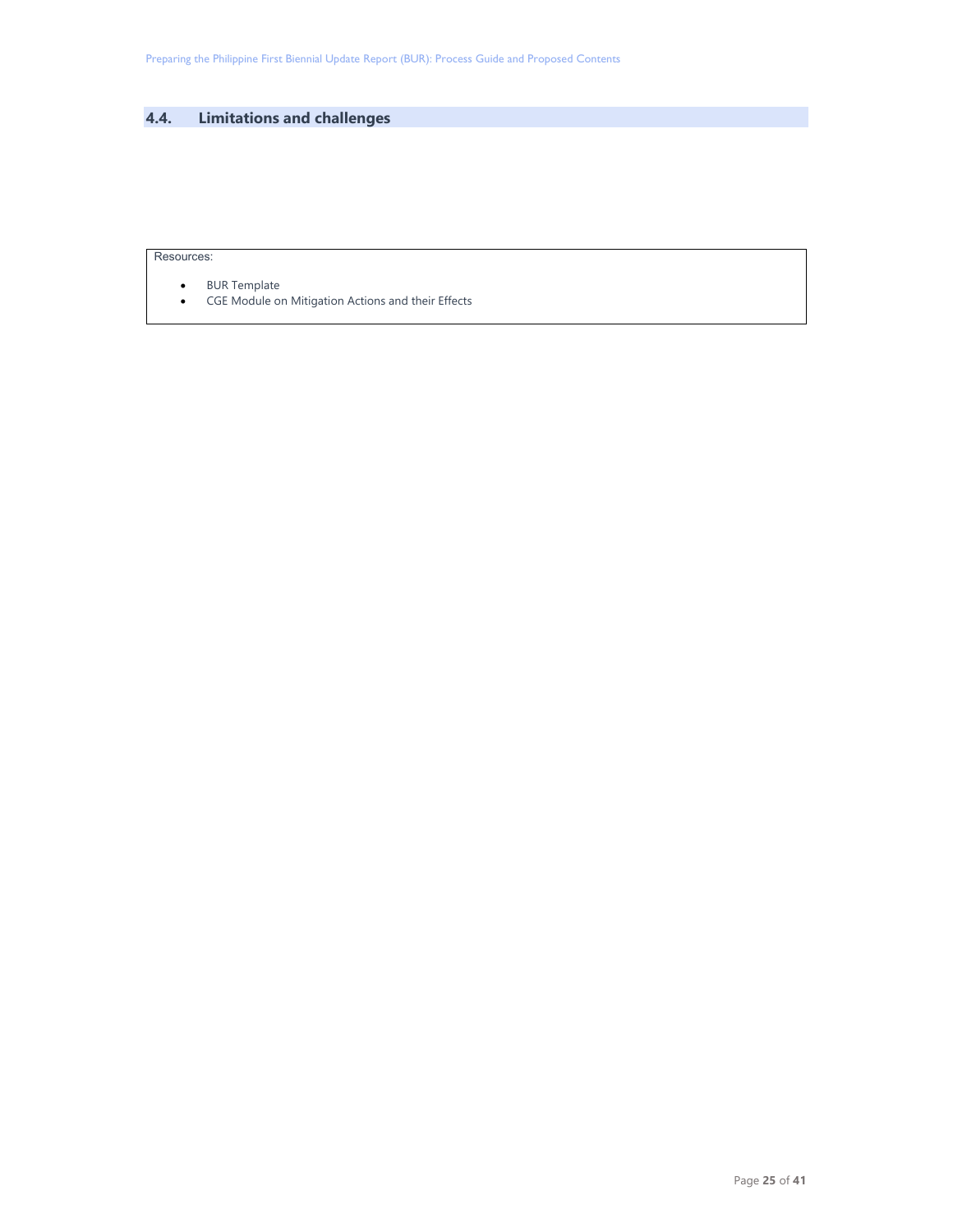# CHAPTER 5 SUPPORT NEEDED AND RECEIVED

*Introduction* 

# **5.1. Summary of Gaps and Constraints**

- 5.1.1. Vulnerabilities, risks, impacts, and adaptation
- 5.1.2. Mitigation and GHG inventory
- 5.1.3. Transparency and MRV
- 5.1.4. Accessing and mobilizing support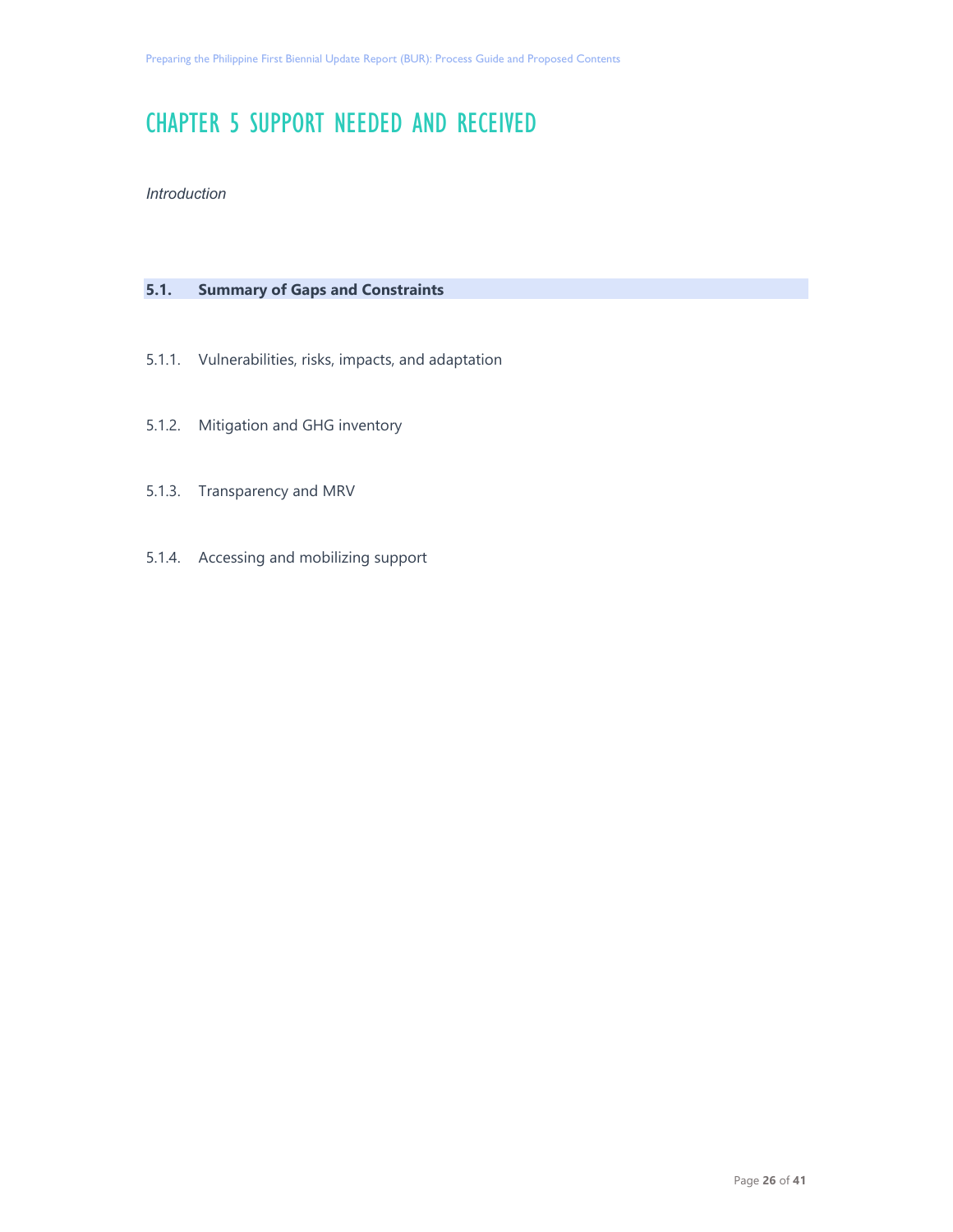## **5.2. Support needed**

## 5.2.1. Vulnerabilities, risks, impacts, and adaptation

#### **Table 5 Support needed in relation to vulnerabilities, risks, impacts, and adaptation**

| <b>Need identified</b> | <b>Supported needed</b> | Type of support needed | Timeframe for the delivery of<br>support |
|------------------------|-------------------------|------------------------|------------------------------------------|
|                        |                         |                        |                                          |
|                        |                         |                        |                                          |
|                        |                         |                        |                                          |
|                        |                         |                        |                                          |
|                        |                         |                        |                                          |
|                        |                         |                        |                                          |
|                        |                         |                        |                                          |

*table adapted from GIZ Information Matters (2017) BUR Template* 

## 5.2.2. Mitigation and GHG inventory

## **Table 6 Support needed in relation to mitigation and GHG inventory**

| <b>Need identified</b> | Supported needed | Type of support needed | Timeframe for the delivery of<br>support |
|------------------------|------------------|------------------------|------------------------------------------|
|                        |                  |                        |                                          |
|                        |                  |                        |                                          |
|                        |                  |                        |                                          |
|                        |                  |                        |                                          |
|                        |                  |                        |                                          |
|                        |                  |                        |                                          |
|                        |                  |                        |                                          |

*table adapted from GIZ Information Matters (2017) BUR Template* 

## 5.2.3. Transparency and MRV

# **Need identified Supported needed Type of support needed Timeframe for the delivery of support**

**Table 7 Support needed in relation to MRV and transparency** 

*table adapted from GIZ Information Matters (2017) BUR Template*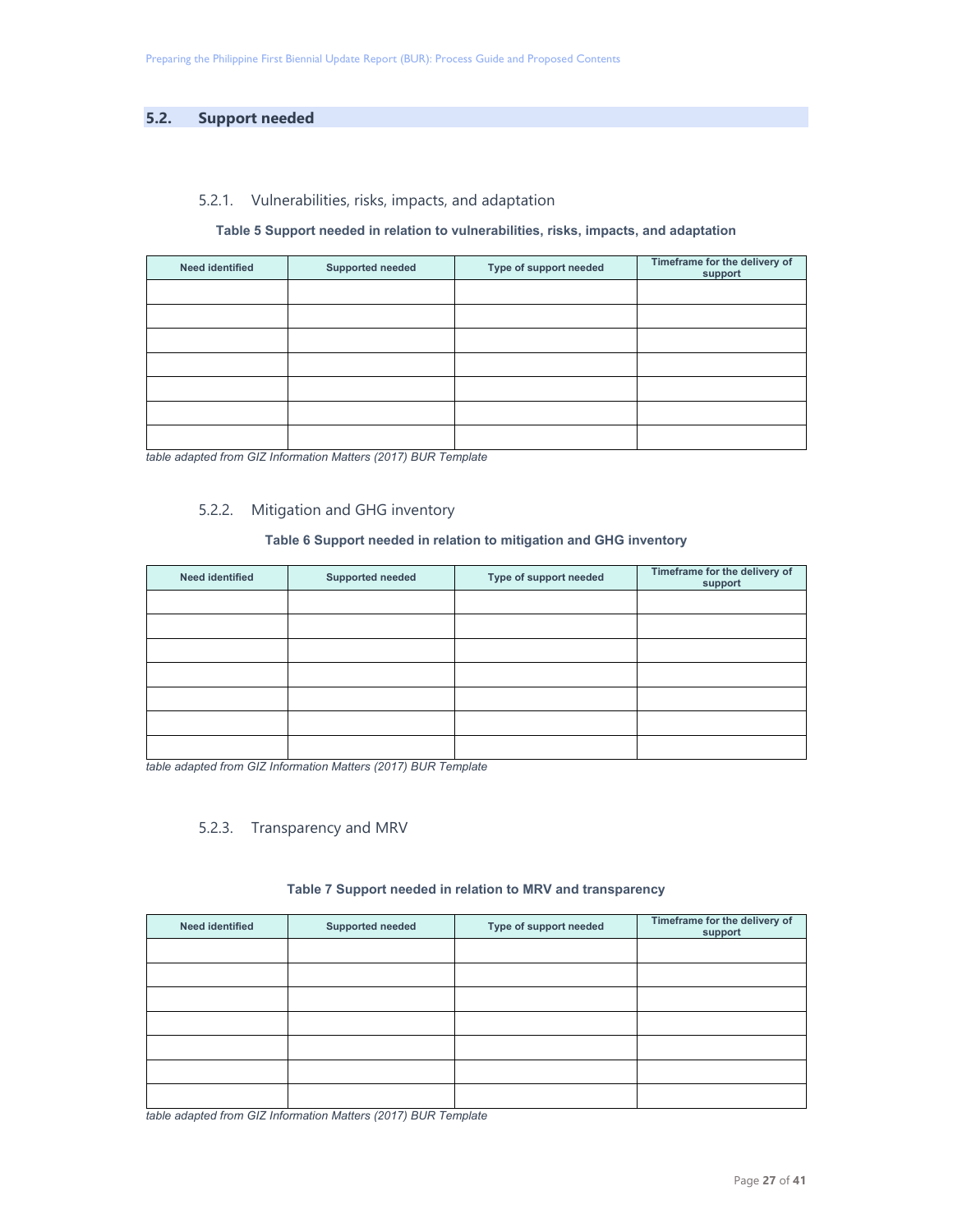# 5.2.4. Accessing and mobilizing support

## **Table 8 Support needed to access and mobilize support**

| <b>Need identified</b> | <b>Supported needed</b> | Type of support needed | Timeframe for the delivery of<br>support |
|------------------------|-------------------------|------------------------|------------------------------------------|
|                        |                         |                        |                                          |
|                        |                         |                        |                                          |
|                        |                         |                        |                                          |
|                        |                         |                        |                                          |
|                        |                         |                        |                                          |
|                        |                         |                        |                                          |
|                        |                         |                        |                                          |

*table adapted from GIZ Information Matters (2017) BUR Template*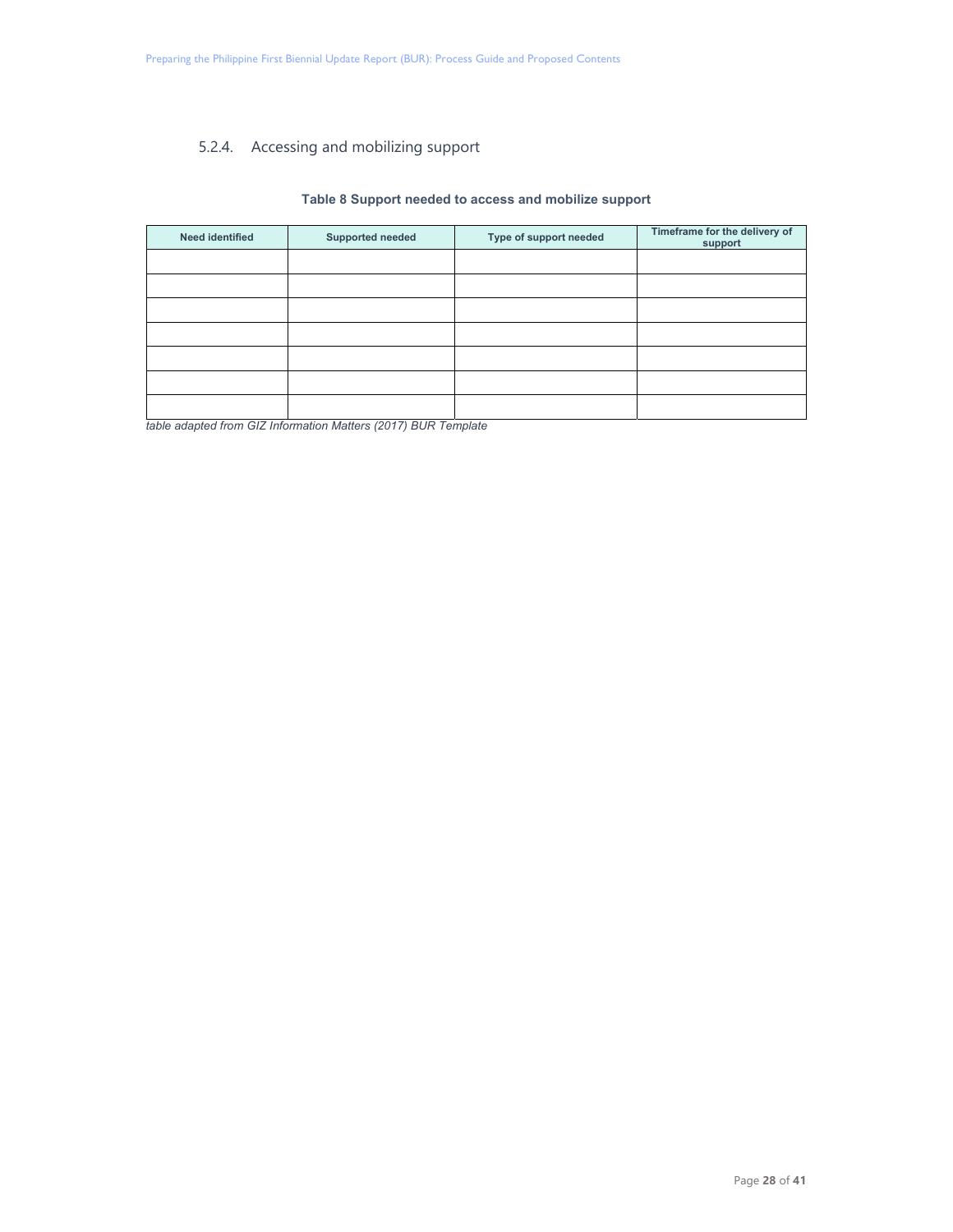# **5.3. Support received**

*Narrative summary*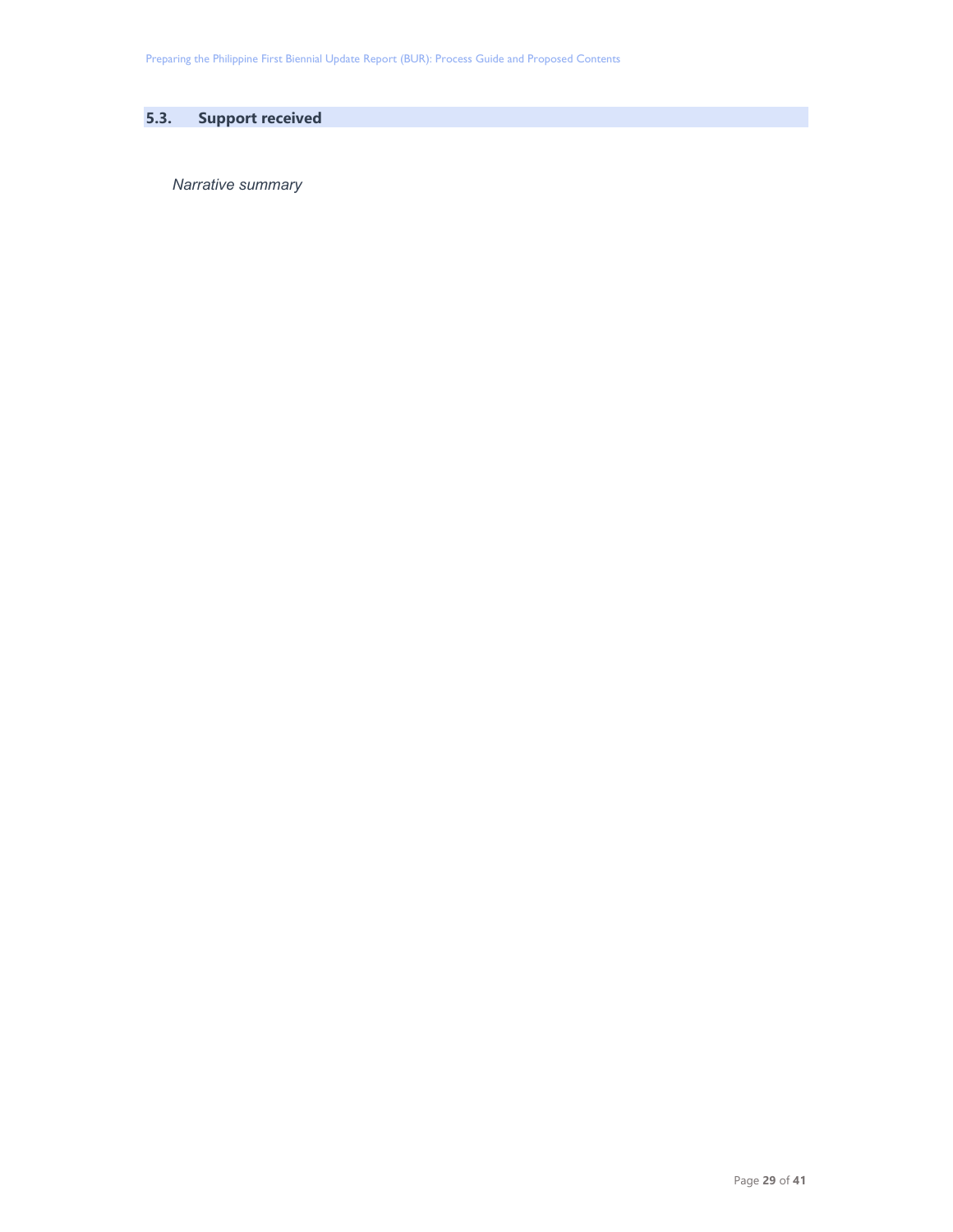## 5.3.1. Support received by funding source and type

#### a. Multilateral sources

#### Reporting Period: 2015-2020 Description/remarks (remarks) USD exchange rate: Funding Source *Financial Capacity Building Technology*  **Multilateral sources**  a) Global Environment Facility b) Green Climate Fund c) Additional funding from specialized United Nations bodies ○ United Nations Development Programme ○ United Nations Environment Program ○ United Nations Office for Project Services ○ International Fund for Agricultural Development d) …. e) …. **Subtotal** Total

#### **Table 9 Summary of support received from multilateral sources**

*Table adapted from CGE Training Material for the Preparation of Biennial Update Reports from Non-Annex I Parties: Finance, Technology and Capacity-Building Needs and Support Received*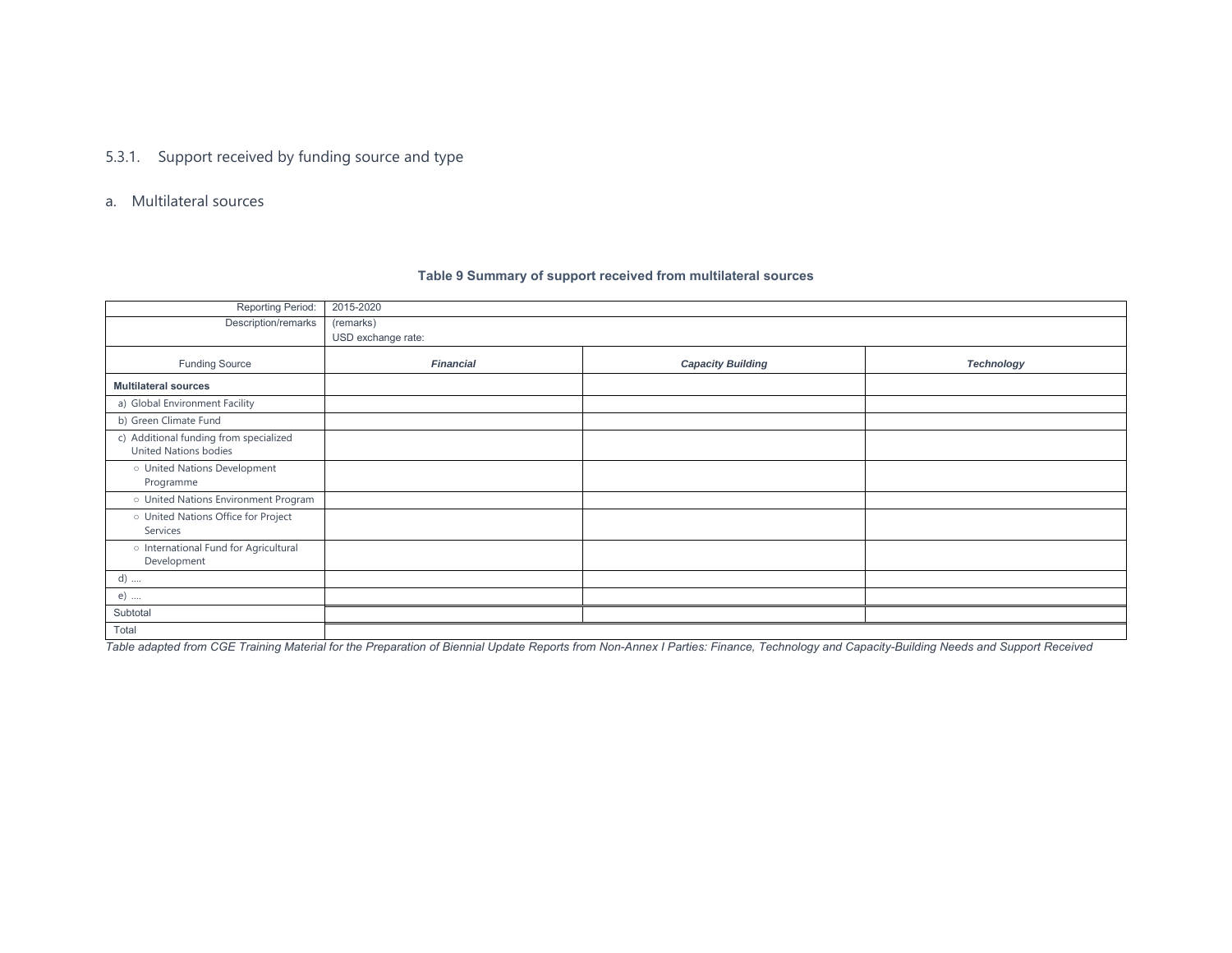Preparing the Philippine First Biennial Update Report (BUR): Process Guide and Proposed Contents

#### b. Bilateral Cooperation and Agreements

| Reporting Period:     |           | 2015-2020          |       |                          |       |                   |  |  |  |
|-----------------------|-----------|--------------------|-------|--------------------------|-------|-------------------|--|--|--|
| Description/remarks   | (remarks) |                    |       |                          |       |                   |  |  |  |
|                       |           | USD exchange rate: |       |                          |       |                   |  |  |  |
| <b>Funding Source</b> |           | <b>Financial</b>   |       | <b>Capacity Building</b> |       | <b>Technology</b> |  |  |  |
|                       |           |                    |       |                          | Count | <b>Amount</b>     |  |  |  |
| Grants                | Count     | <b>Amount</b>      | Count | <b>Amount</b>            |       |                   |  |  |  |
| China                 |           |                    |       |                          |       |                   |  |  |  |
| European Union        |           |                    |       |                          |       |                   |  |  |  |
| Italy                 |           |                    |       |                          |       |                   |  |  |  |
| France                |           |                    |       |                          |       |                   |  |  |  |
| Germany               |           |                    |       |                          |       |                   |  |  |  |
| Japan                 |           |                    |       |                          |       |                   |  |  |  |
| South Korea           |           |                    |       |                          |       |                   |  |  |  |
| Spain                 |           |                    |       |                          |       |                   |  |  |  |
| <b>USA</b>            |           |                    |       |                          |       |                   |  |  |  |
| Loans                 |           |                    |       |                          |       |                   |  |  |  |
| China                 |           |                    |       |                          |       |                   |  |  |  |
| Japan                 |           |                    |       |                          |       |                   |  |  |  |
| South Korea           |           |                    |       |                          |       |                   |  |  |  |
| $[\ldots]$            |           |                    |       |                          |       |                   |  |  |  |
| $[\ldots]$            |           |                    |       |                          |       |                   |  |  |  |
| Subtotal              |           |                    |       |                          |       |                   |  |  |  |
| Total                 |           |                    |       |                          |       |                   |  |  |  |

#### **Table 10 Summary of support received from bilateral cooperation and agreements**

*Table adapted from CGE Training Material for the Preparation of Biennial Update Reports from Non-Annex I Parties: Finance, Technology and Capacity-Building Needs and Support Received, and NEDA ODA Review 2019*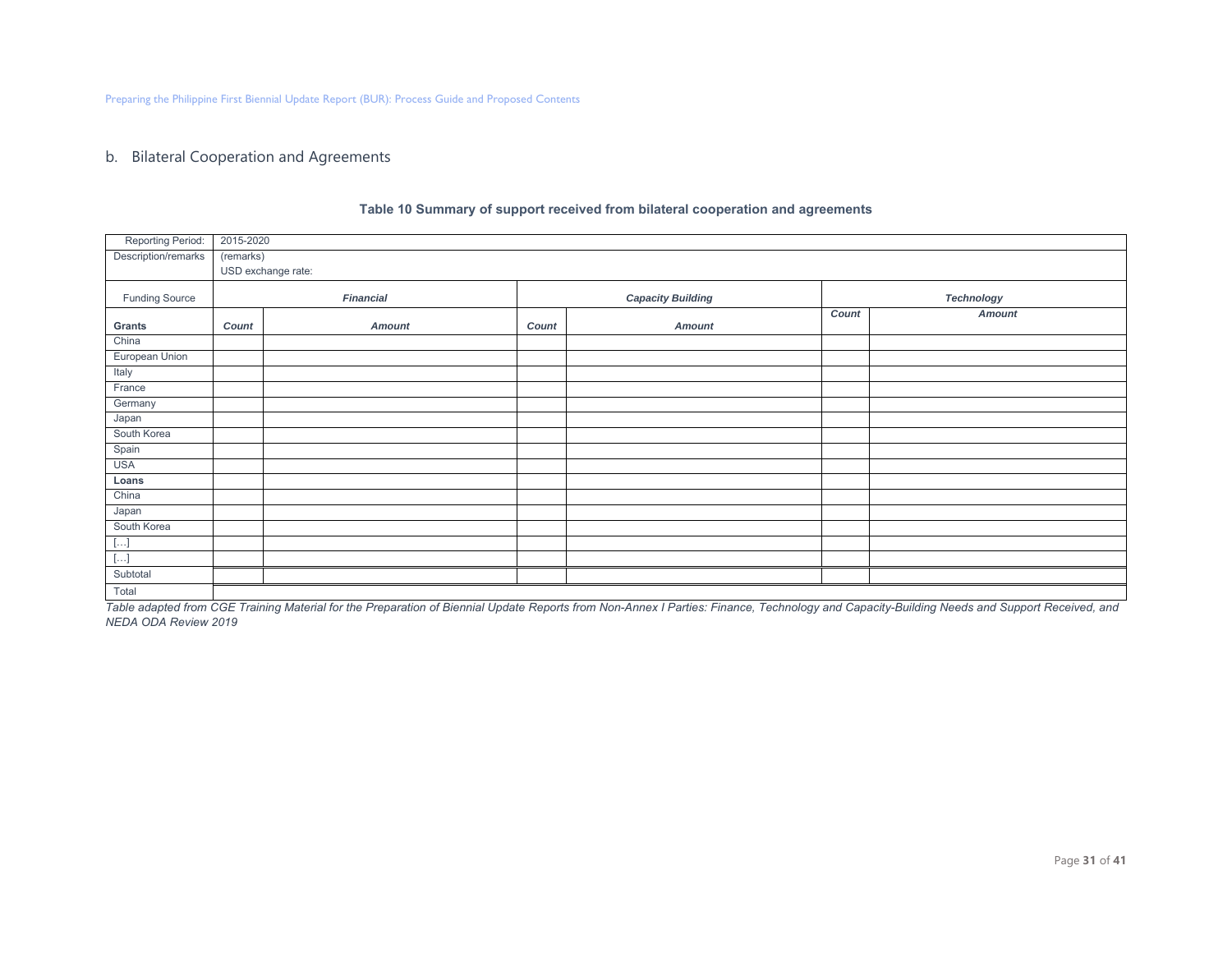#### c. Multilateral Financial Institutions & Regional Development Banks

#### **Table 11 Summary of support received from multilateral financial institutions and regional development banks**

| Reporting Period:                                                                                        |       | 2015-2020          |       |                          |       |                   |  |  |  |
|----------------------------------------------------------------------------------------------------------|-------|--------------------|-------|--------------------------|-------|-------------------|--|--|--|
| Description/remarks                                                                                      |       | (remarks)          |       |                          |       |                   |  |  |  |
|                                                                                                          |       | USD exchange rate: |       |                          |       |                   |  |  |  |
|                                                                                                          |       | <b>Financial</b>   |       | <b>Capacity Building</b> |       | <b>Technology</b> |  |  |  |
| <b>Multilateral</b><br>Financial<br><b>Institutions &amp;</b><br>Regional<br>Development<br><b>Banks</b> | Count | <b>Amount</b>      | Count | <b>Amount</b>            | Count | <b>Amount</b>     |  |  |  |
| Loan                                                                                                     |       |                    |       |                          |       |                   |  |  |  |
| Asian Development<br>Bank                                                                                |       |                    |       |                          |       |                   |  |  |  |
| Asian Infrastructure<br><b>Investment Bank</b>                                                           |       |                    |       |                          |       |                   |  |  |  |
| World Bank                                                                                               |       |                    |       |                          |       |                   |  |  |  |
| Grant                                                                                                    |       |                    |       |                          |       |                   |  |  |  |
| Asian Development<br>Bank                                                                                |       |                    |       |                          |       |                   |  |  |  |
| World Bank                                                                                               |       |                    |       |                          |       |                   |  |  |  |
| $[]$                                                                                                     |       |                    |       |                          |       |                   |  |  |  |
| $[]$                                                                                                     |       |                    |       |                          |       |                   |  |  |  |
| Subtotal                                                                                                 |       |                    |       |                          |       |                   |  |  |  |
| Total                                                                                                    |       |                    |       |                          |       |                   |  |  |  |

*Table adapted from CGE Training Material for the Preparation of Biennial Update Reports from Non-Annex I Parties: Finance, Technology and Capacity-Building Needs and Support Received, and NEDA ODA Review 2019*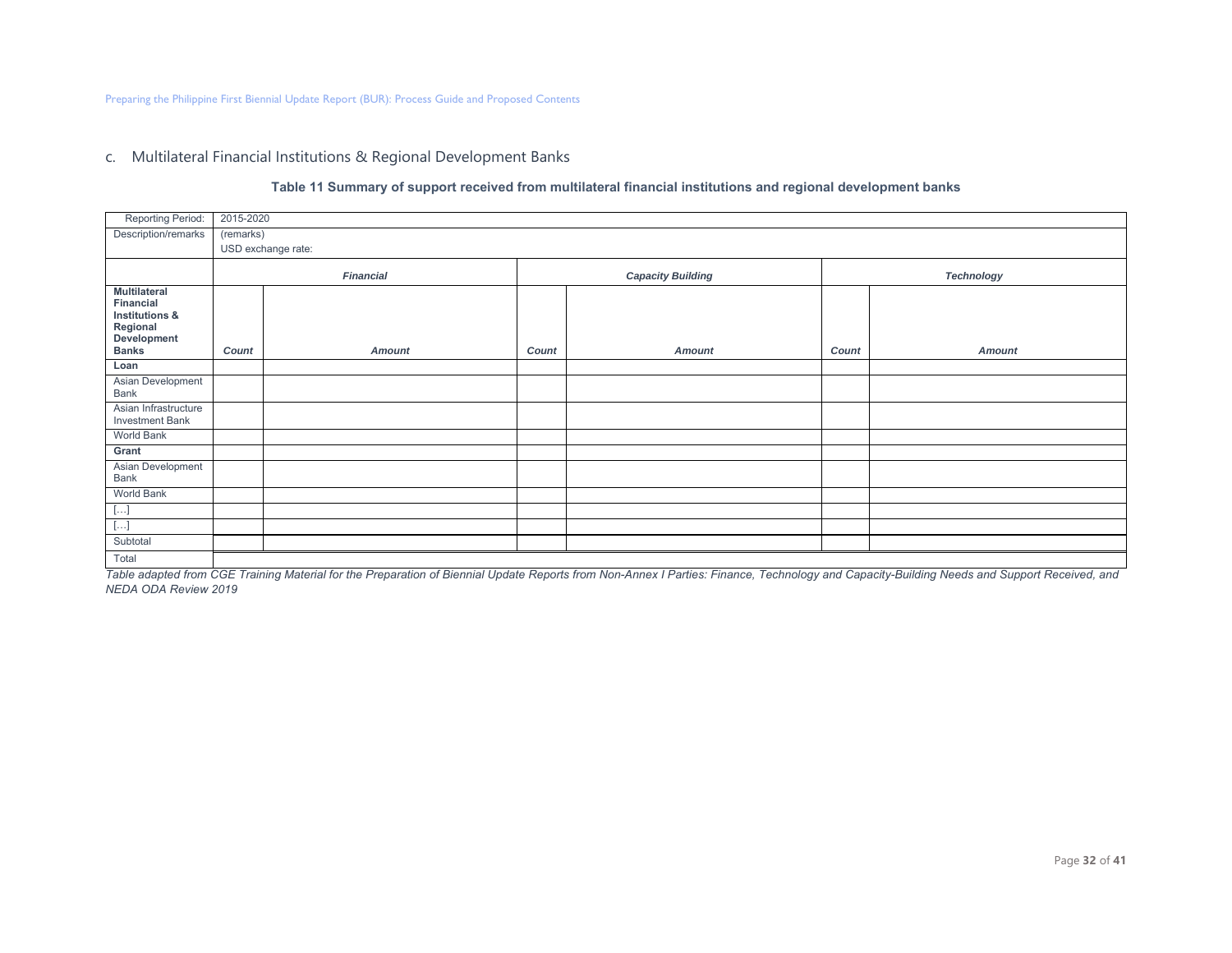### 5.3.2. Financial support received

| Project/Program | Fund<br>Source | Implementing<br>Agency | Duration | Focus | Theme/Sector | <b>Focal Agency</b> | <b>Status</b> |
|-----------------|----------------|------------------------|----------|-------|--------------|---------------------|---------------|
|                 |                |                        |          |       |              |                     |               |
|                 |                |                        |          |       |              |                     |               |
|                 |                |                        |          |       |              |                     |               |
|                 |                |                        |          |       |              |                     |               |
|                 |                |                        |          |       |              |                     |               |
|                 |                |                        |          |       |              |                     |               |
|                 |                |                        |          |       |              |                     |               |
|                 |                |                        |          |       |              |                     |               |

#### **Table 12 Financial support received for climate action**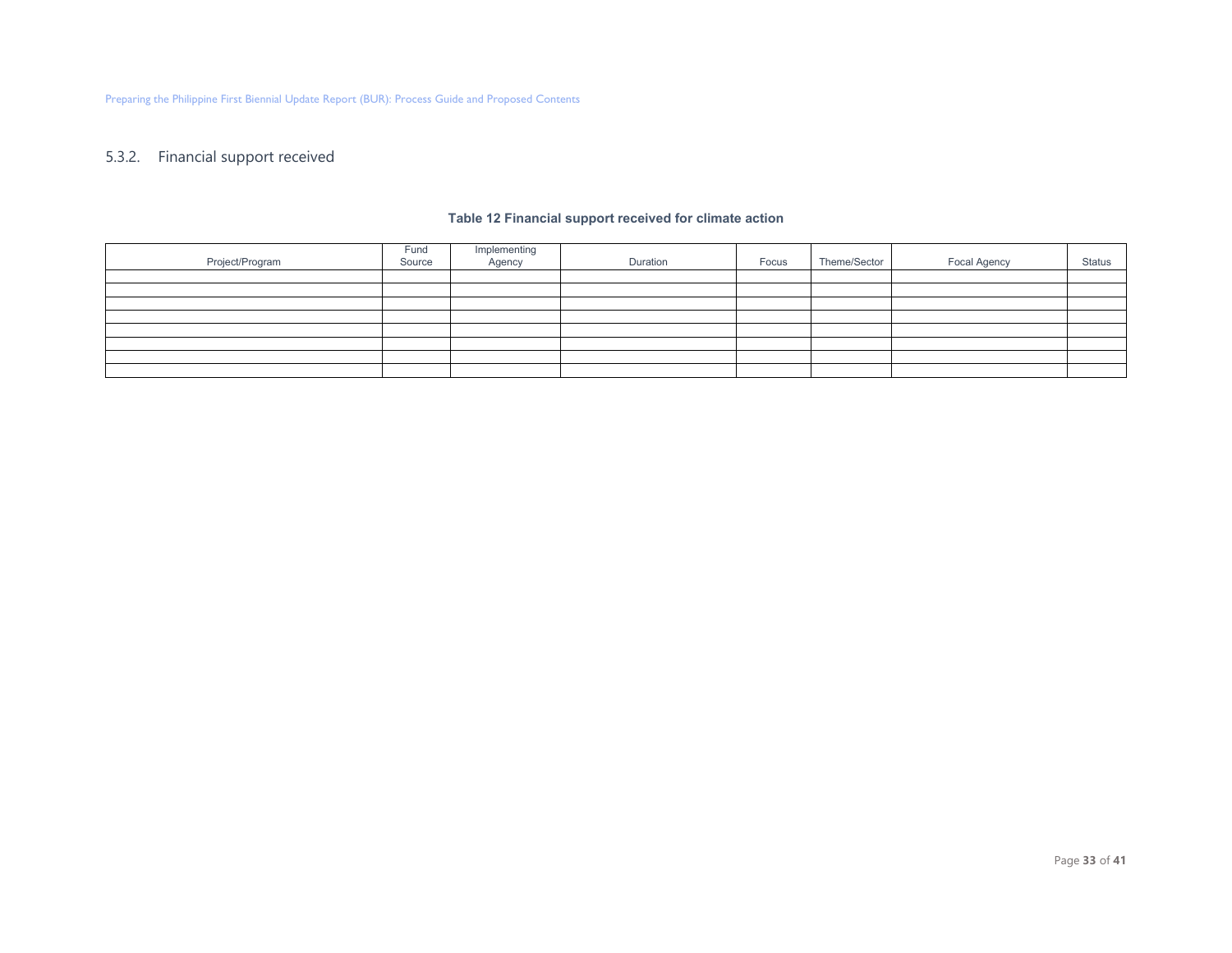## 5.3.3. Capacity building support received

| Project/Program | Fund<br>Source | Implementing<br>Agency | Duration | Focus | Theme/Sector | Focal Agency | <b>Status</b> |
|-----------------|----------------|------------------------|----------|-------|--------------|--------------|---------------|
|                 |                |                        |          |       |              |              |               |
|                 |                |                        |          |       |              |              |               |
|                 |                |                        |          |       |              |              |               |
|                 |                |                        |          |       |              |              |               |
|                 |                |                        |          |       |              |              |               |
|                 |                |                        |          |       |              |              |               |
|                 |                |                        |          |       |              |              |               |
|                 |                |                        |          |       |              |              |               |

#### **Table 13 Capacity-building support received for climate action**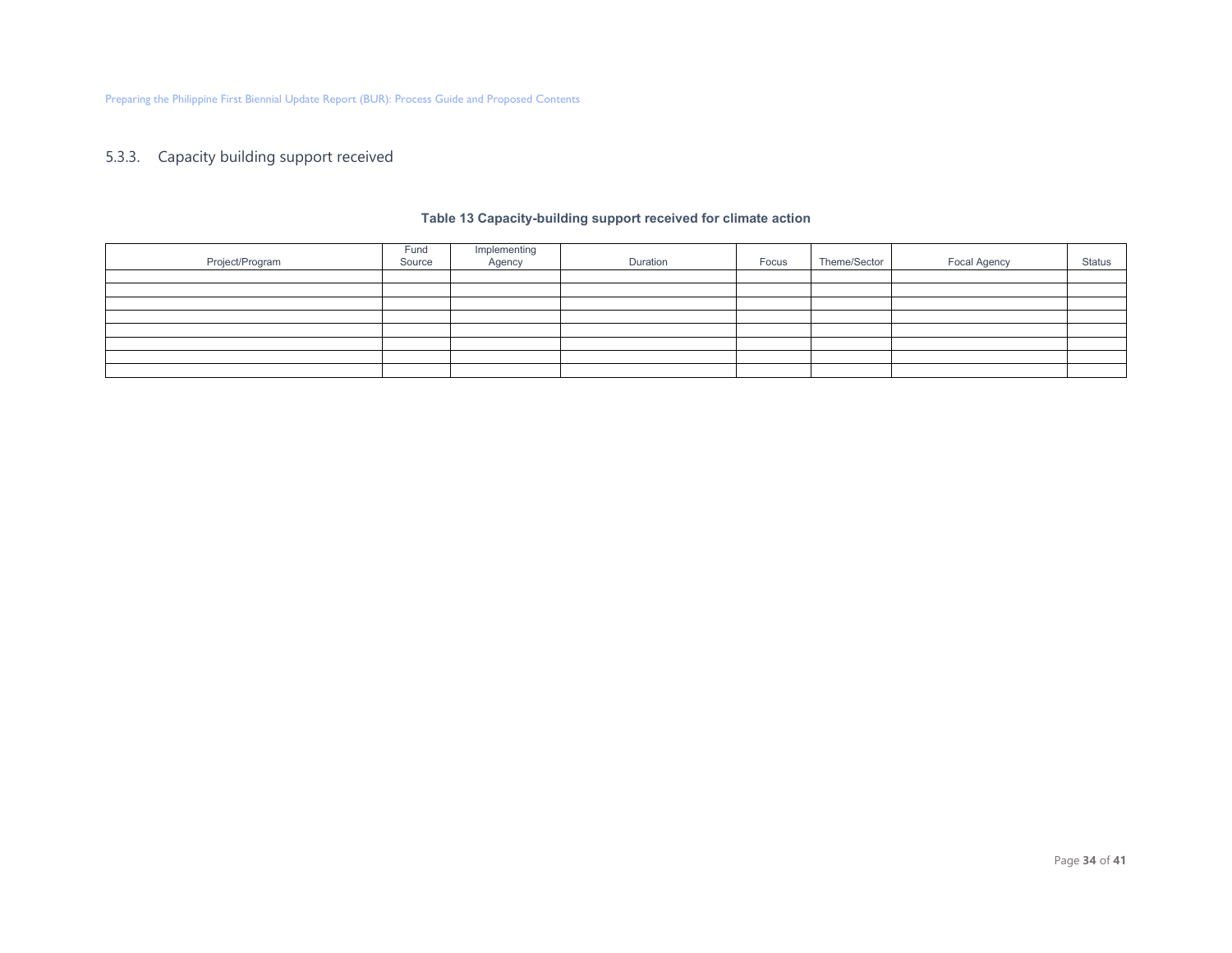## 5.3.4. Technology support received

|                 | Fund   | Implementing<br>Agency |          |       |              |                     |               |
|-----------------|--------|------------------------|----------|-------|--------------|---------------------|---------------|
| Project/Program | Source |                        | Duration | Focus | Theme/Sector | <b>Focal Agency</b> | <b>Status</b> |
|                 |        |                        |          |       |              |                     |               |
|                 |        |                        |          |       |              |                     |               |
|                 |        |                        |          |       |              |                     |               |
|                 |        |                        |          |       |              |                     |               |
|                 |        |                        |          |       |              |                     |               |
|                 |        |                        |          |       |              |                     |               |
|                 |        |                        |          |       |              |                     |               |
|                 |        |                        |          |       |              |                     |               |

#### **Table 14 Technology support received for climate action**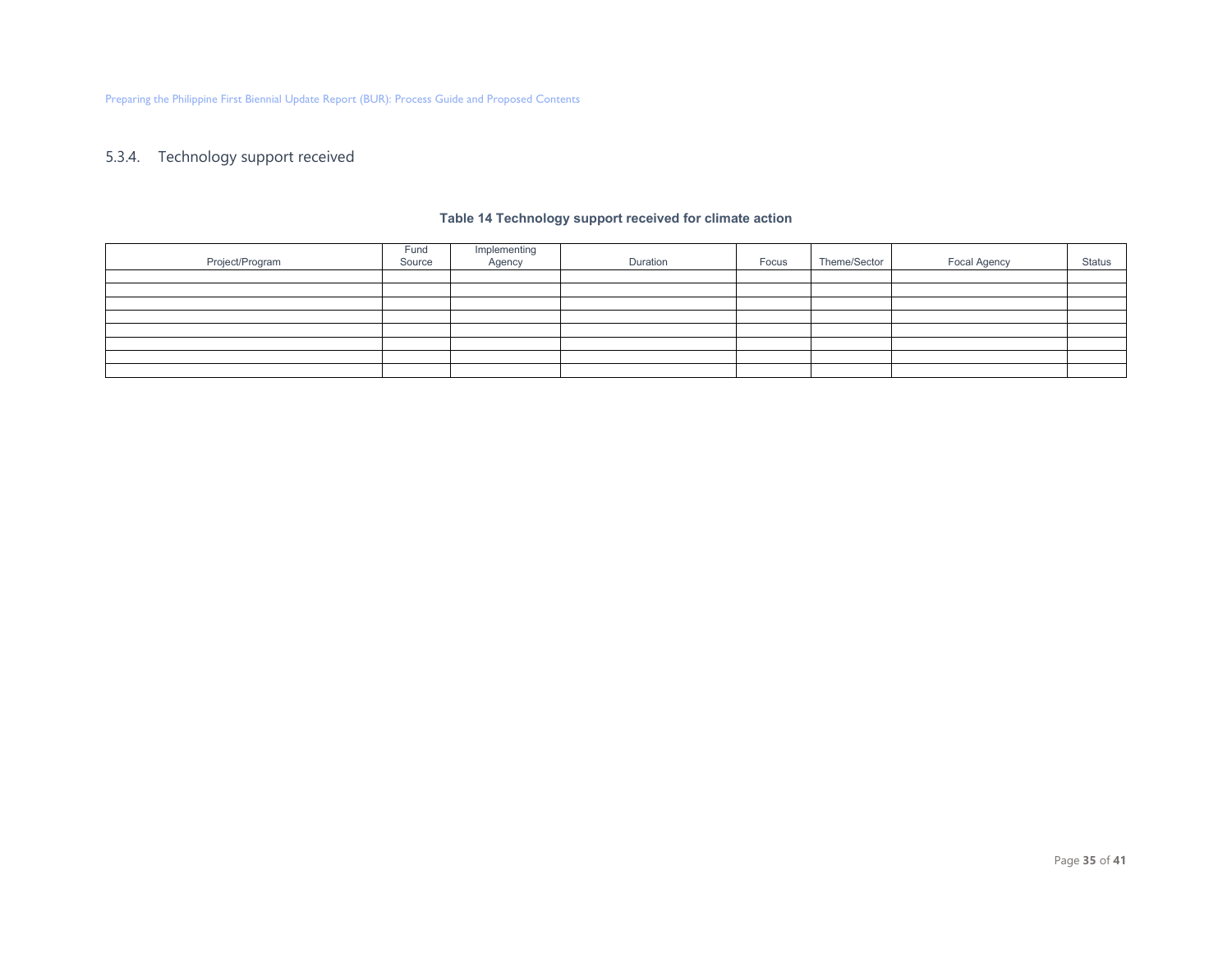**5.4. Other concerns related to support**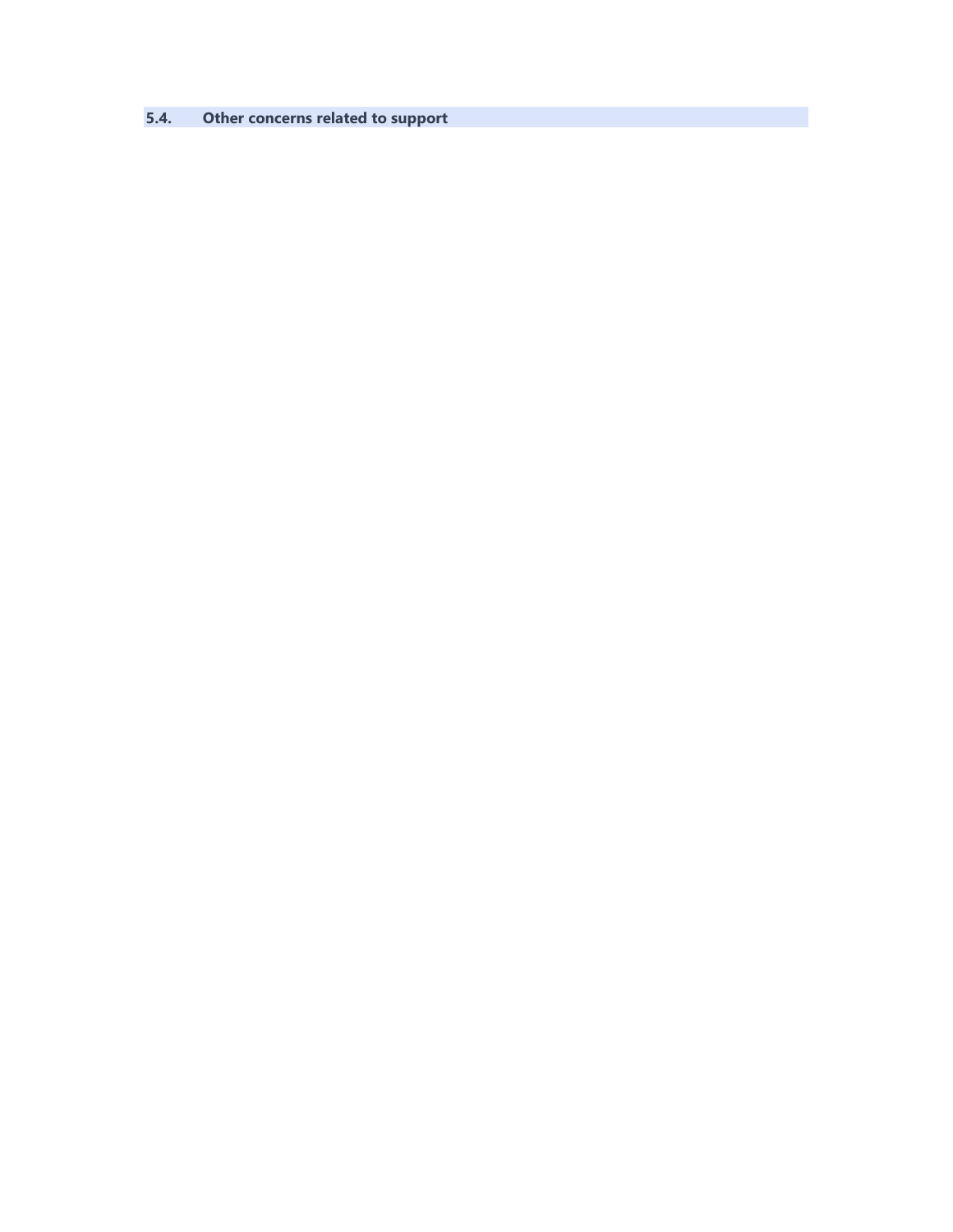# CHAPTER 6 SUPPORT RECEIVED FOR BUR PREPARATION

*Introduction*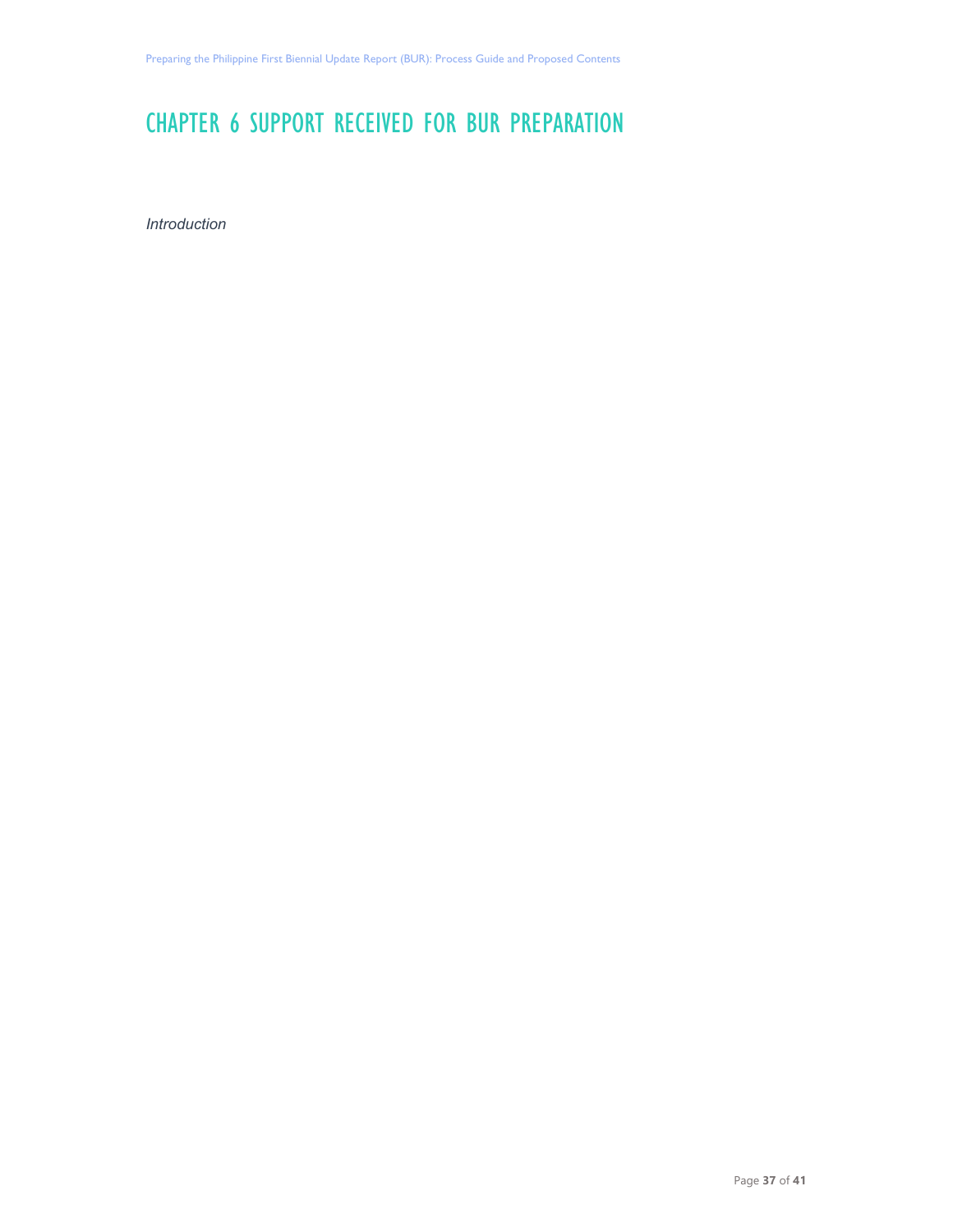#### **6.1.Support received for MRV and transparency**

#### **Table 15 Support received for MRV and transparency**

|                 |                |                            |           | Type of Support      |                                            |          |       |              |               |
|-----------------|----------------|----------------------------|-----------|----------------------|--------------------------------------------|----------|-------|--------------|---------------|
| Project/Program | Fund<br>Source | <b>Implementing Agency</b> | Financial | Capacity<br>Building | $\Im$<br>$rac{1}{6}$<br>chn<br>$\Phi$<br>⊢ | Duration | Focus | Focal Agency | <b>Status</b> |
|                 |                |                            |           |                      |                                            |          |       |              |               |
|                 |                |                            |           |                      |                                            |          |       |              |               |
|                 |                |                            |           |                      |                                            |          |       |              |               |
|                 |                |                            |           |                      |                                            |          |       |              |               |
|                 |                |                            |           |                      |                                            |          |       |              |               |
|                 |                |                            |           |                      |                                            |          |       |              |               |
|                 |                |                            |           |                      |                                            |          |       |              |               |
|                 |                |                            |           |                      |                                            |          |       |              |               |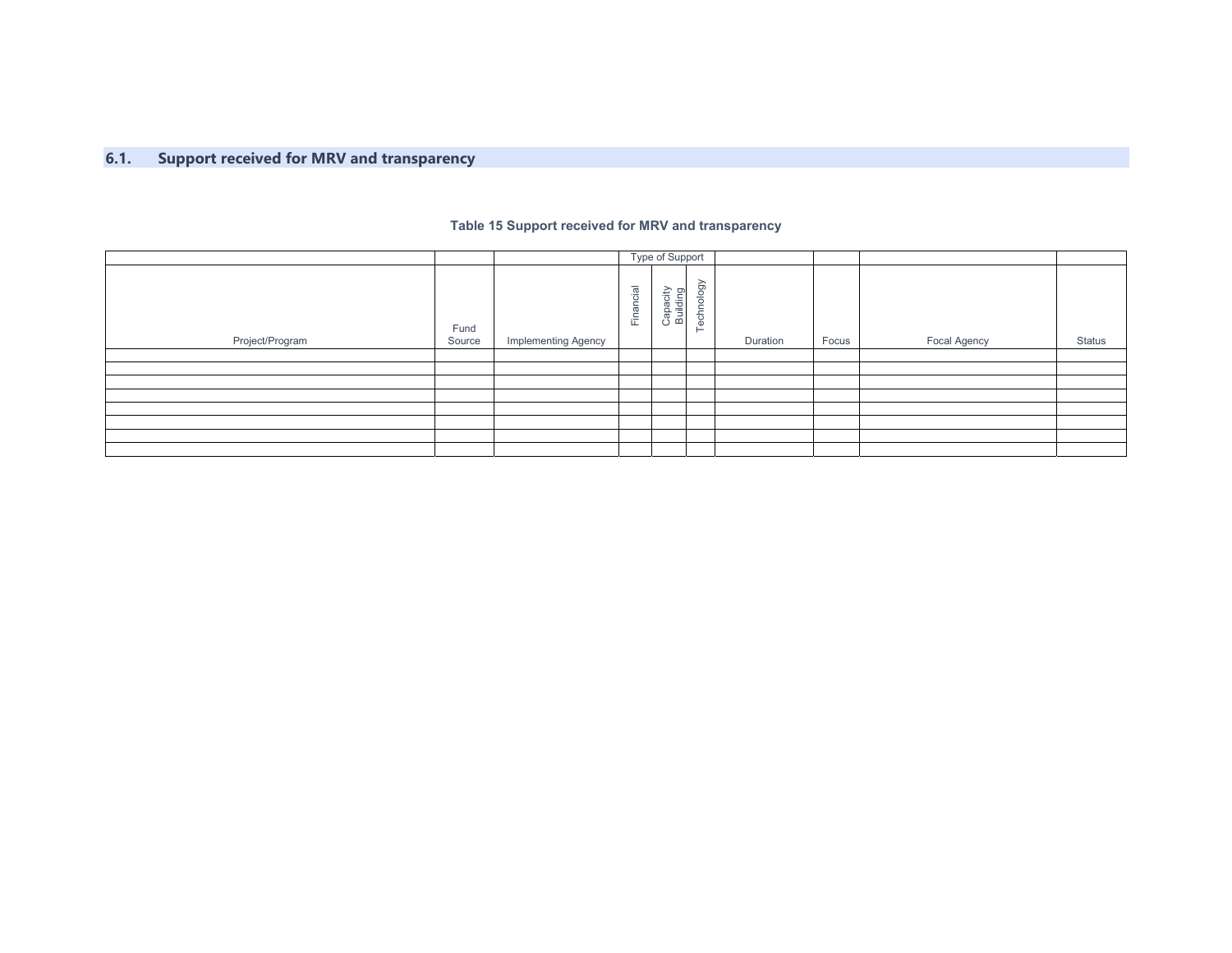**6.2. Strengths and limitations on support for national report preparation** 

Resources:

- GIZ BUR Template
- CGE Module on Support Needed and Received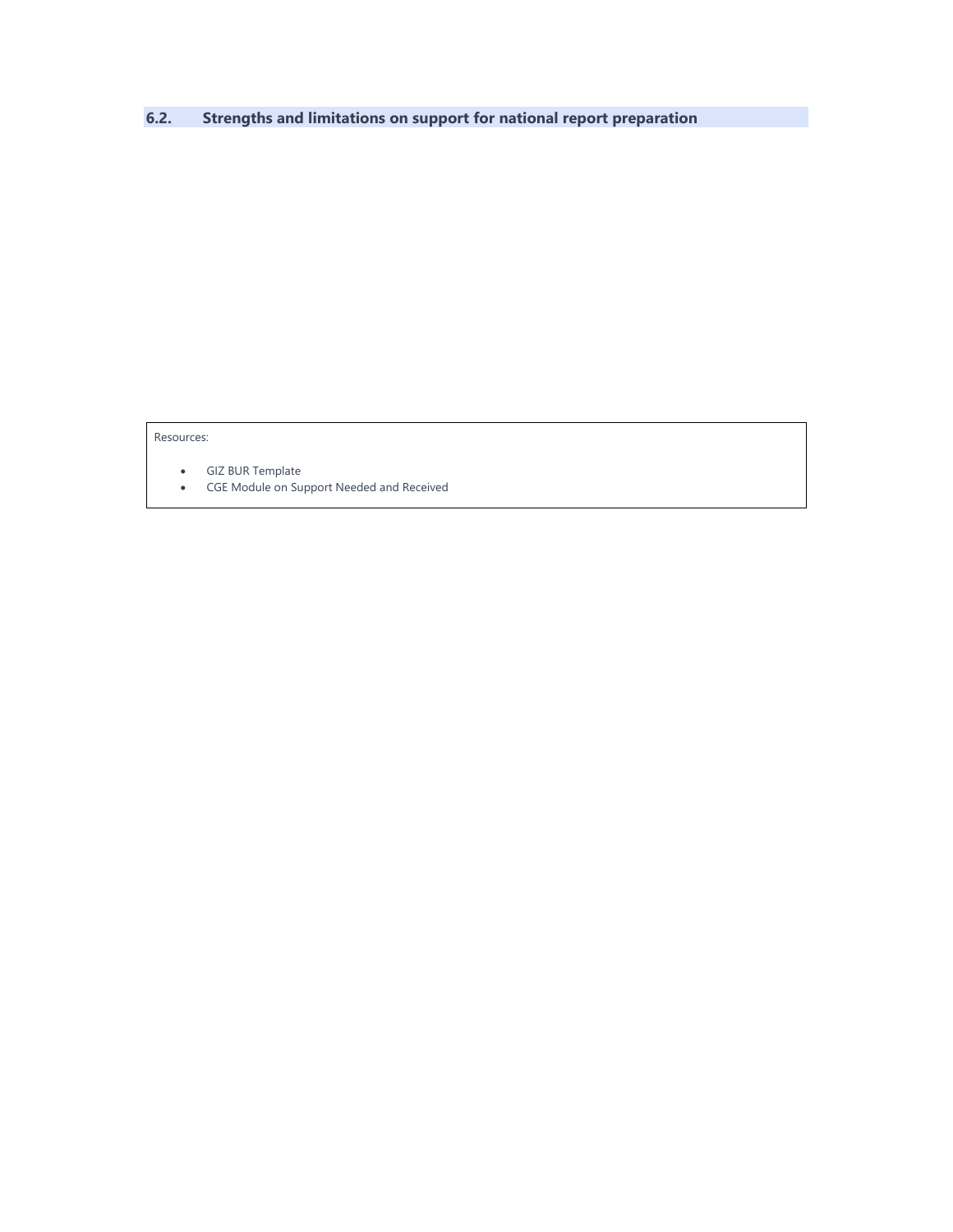# CHAPTER 7 DOMESTIC MRV SYSTEM

*Introduction* 

# **7.1. Philippine National MRV System**

# **7.2. MRV system for GHG Inventory**

| <b>ROLE</b>                                                  | <b>AGENCY</b> |
|--------------------------------------------------------------|---------------|
| <b>National Inventory Coordinator</b>                        |               |
| <b>Energy Sector Lead</b>                                    |               |
| <b>Transport Sector Lead</b>                                 |               |
| <b>IPPU Sector Lead</b>                                      |               |
| Agriculture Sector Lead                                      |               |
| Land Use, Land-Use Change, and Forestry (LULUCF) Sector Lead |               |
| Waste Sector Lead                                            |               |
| Archive (Data and Document) Manager/Coordinator              |               |
| QA/QC Coordinator                                            |               |
| <b>Uncertainty Analysis Coordinator</b>                      |               |

*Note: Reporting Template adapted from US EPA* 

# **7.3. MRV system for Mitigation Actions**

# **7.4. MRV system for Means of Implementation**

#### Resources:

- GIZ BUR Template
- US EPA Tool and Template
- UNFCCC Handbook on MRV for NAI